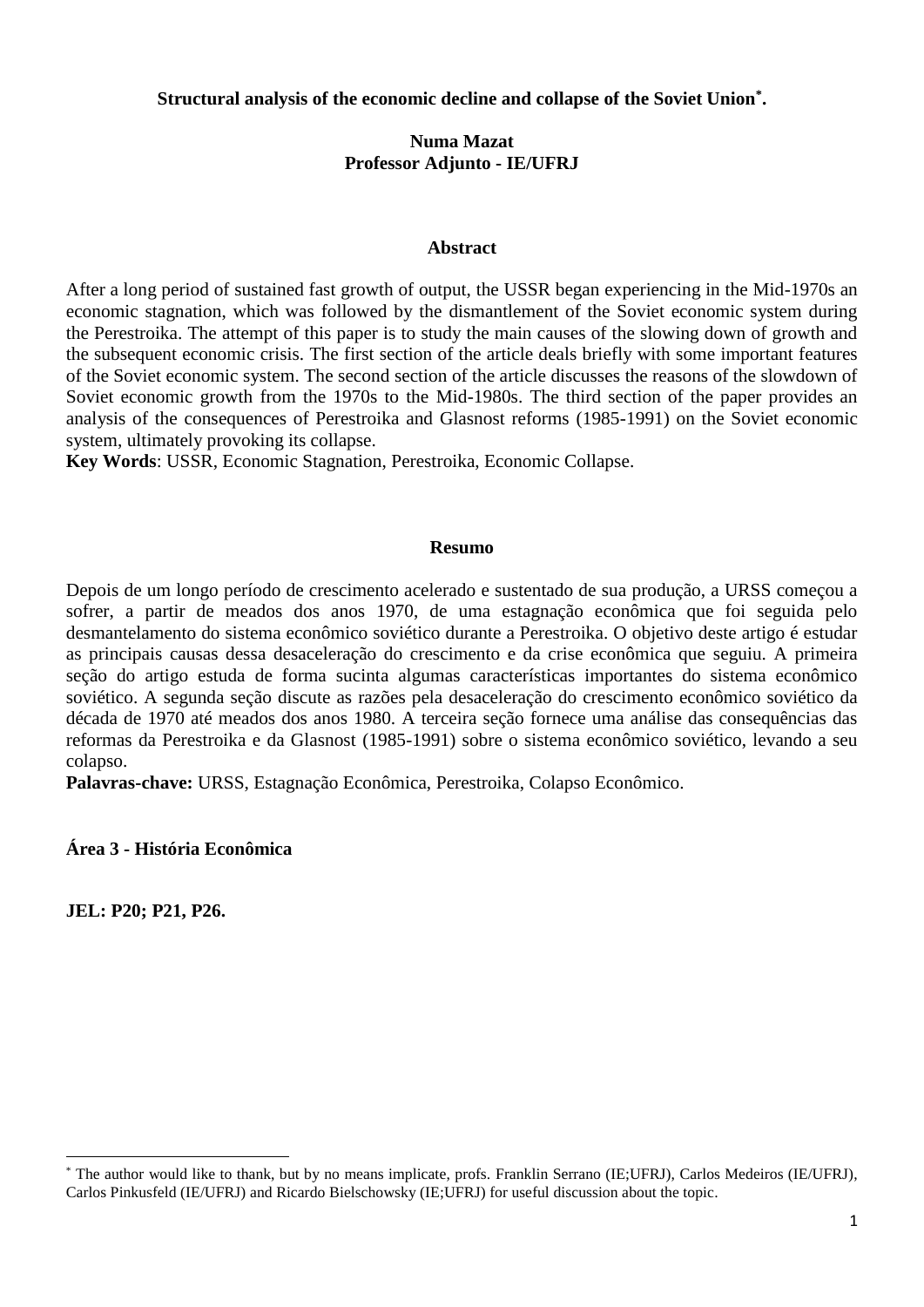## **I. Introduction**

Until 1974, a long period of sustained fast growth of output and per capita GDP, thanks to a regime of extensive accumulation of capital, with increasing rates of investment and a major structural change could be observed in the USSR. This structural change, with the large transfer of labor from agriculture to industry, led to a growth in productivity, also due to technical progress incorporated in new machinery. Agricultural production made a lot of progress during that period, thanks to the colonization of the "virgin lands", mechanization, and the massive use of fertilizers and chemicals.

But, the USSR began experiencing in the Mid-1970s an economic stagnation, which was followed by the dismantlement of the Soviet economic system during the Perestroika. The attempt of this paper is to study the main causes of the slowing down of growth and the subsequent economic crisis.

The second section of the article deals briefly with some important features of the Soviet economic system. The third section of the article discusses the reasons of the slowdown of Soviet economic growth from the 1970s to the Mid-1980s. The fourth section of the paper provides an analysis of the consequences of Perestroika and Glasnost reforms (1985-1991) on the Soviet economic system, ultimately provoking its collapse. Section V offers brief final remarks.

#### **II. Main features of the Soviet economic system**

The USSR was a planned command economy, which operated under conditions of capital scarcity, with state ownership of the means of production. Production was directed towards use and not towards sale and profit. Full employment of labor was constitutionally guaranteed. The state had the monopoly of foreign trade.

Central planning allocated resources for the entire production process. In the USSR, economic activity was defined and subordinated to the instructions from above. The plan was imperative. As Stalin (in ELLMAN, 1979, p. 17) put it: "plans are not forecasts but instructions". "In both its design and implementation stages, central planning is based on a hierarchical pattern of national economy, which in turn presupposes obedience and discipline" (KOWALIK, 1987, p. 390). The central planning organ in the Soviet Union was the *Gosplan* (State Planning Commission). The Gosplan was in charge of the elaboration of the production plans.

Thus, the pricing system was administered and the *Gosplan* defined goals of physical production for the whole economy. As pointed out by Kalecki (1966 [1993]) and Nell (1997), consumption of the workers was the adjustment variable between aggregate supply and aggregate demand, through forced savings. The production potential was limited by the stock of fixed capital, and its actual degree of utilization could be held low by a scarcity of circulating capital inputs or workforce (FEL'DMAN, 1928 [1964]; KALECKI, 1966 [1993], 1970 [1993]). The Soviet economy, as a socialist economy, was 'resource constrained', with "utilization parameters of resources determined […] by the supply side" (KORNAI, 1979). The minimization of the costs and the increase of efficiency were not priorities.

There was no problem of effective demand in the Soviet Economy, on the contrary to capitalist economy. As stated by Kalecki (1970 [1993], p. 113), in "socialist economies […] the problem of effective demand is really solved […]: prices are fixed by planning authorities in relation to wages in such a way as to achieve full utilization of resources (and this is true not only in the long run but even in a short period)".

The priorities of the Soviet system, at least until the end of the 1960's, were in order:

- 1) Economic growth thanks to investment
- 2) Military spending
- 3) Level of personal consumption of subsistence (food, clothing, housing)
- 4) Public consumption (spending on health, education, other social and cultural services)

So, diversification of consumption patterns (including consumer durables) was not considered a top priority before the 1970s.

As a command economy, USSR was characterized by a resource mobilization towards rapid industrialization (GROSSMAN, 1987). In the Soviet economic system, a priority was given to the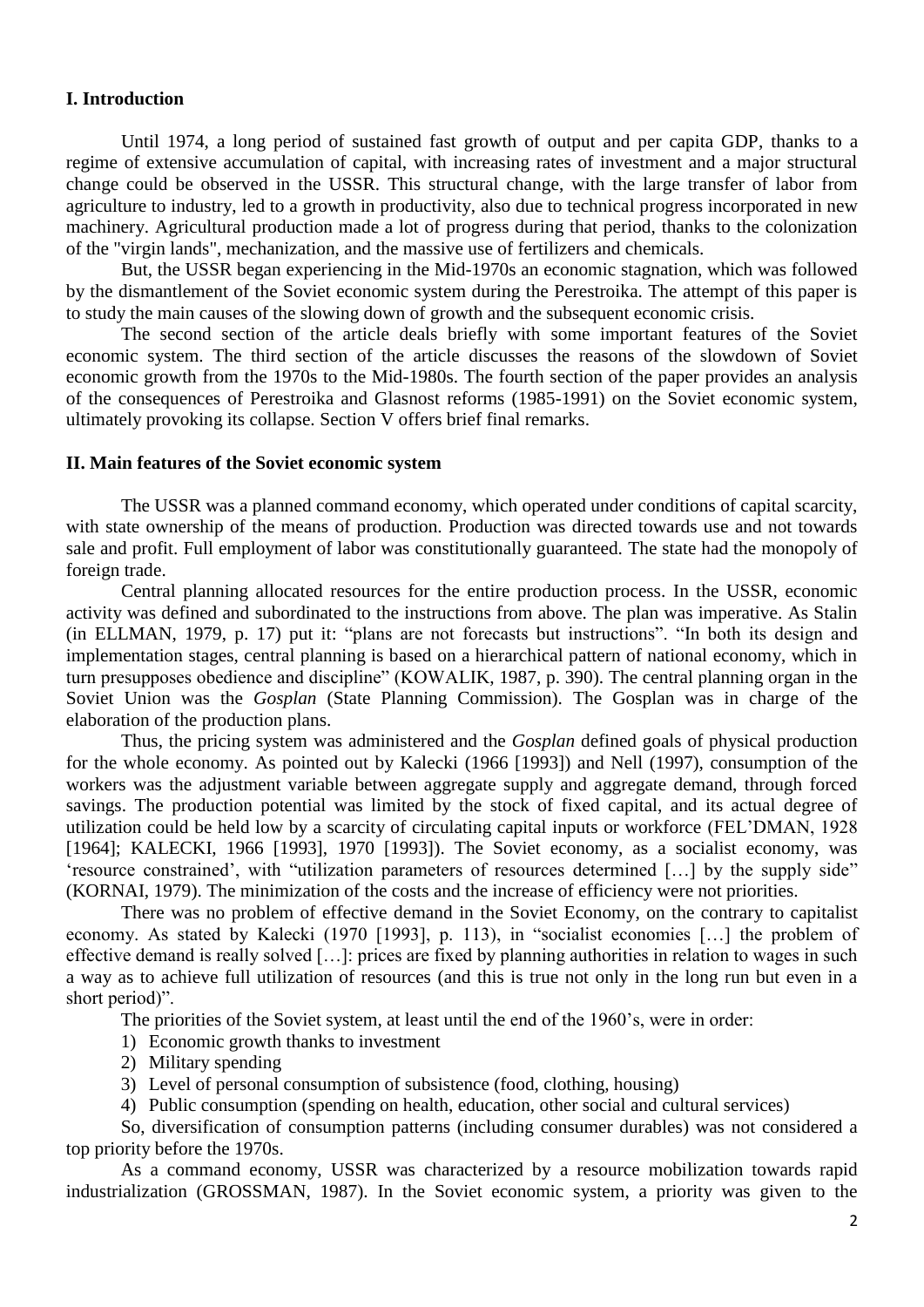allocation of investments to producer goods industries rather than consumer goods ones. This strategy was very clear as far back as the First Five Year Plan (1928-1933). Feldman (1964 [1928], p. 194), one of the leading Soviet economists of the 1920's stated that an "increase in the rate of growth of income demands industrialization, heavy industry, machine building, electrification".

The emphasis on heavy industry rather than light industry can be explained by the importance of the Soviet military-industrial complex. As Clarke (2007, p. 11) argues:

"the soviet system […] was a system of surplus appropriation and redistribution subordinated to the material needs of the state and […] of its military apparatus. […]The development of the system was not subordinated to the expansion of the gross or net product in the abstract […] but to expanding the production of specific materials and equipment – tanks, guns, aircraft, explosives, missiles – and to supporting the huge military machine."

The Soviet economy was heavily militarized because the country was constantly confronted with the hostility of the other foreign powers and especially the United States (and also China after  $1960$ )<sup>1</sup>. This militarization of the economy had strong structural implications. The entire production of key sectors was controlled by the *VPK*, the Soviet military-industrial commission. Thus, most technological innovations and scientific breakthroughs were generally first allocated to military uses. Many industries were designed to be able to switch from civilian activity to the production of military equipment in a short notice:

"Almost any strictly civilian enterprise (although to a widely varying degree) was affected by the constraints on product design and plant layout imposed by the requirements of the military. Civilian technologies were supposed to be designed in a way guaranteeing easy conversion to military manufacturing". (Kuznetsov, in Gaddy, 1996, p. 41)

Similarly, many products such as transportation equipment (aircraft, trucks) had to be of dual use (both military and civilian). The geographic dispersion of industrial complexes was decided for strategic not economic reasons. The existence of large stocks of inventories was also necessary in this context of a "permanent war economy" (Gaddy, 1996).

There was collective ownership and management of the land in the USSR since the collectivization process in the  $1930s^2$ . The collective farms were divided in two major categories: the kolkhozes and the sovkhozes. The kolkhozes were cooperatives and the sovkhozes were state farms. "Grain […] was a strategic raw material indispensable to the process of running the State and of industrializing it" (LEWIN, 1985, p.142). The collectivization was a way to ensure the supply of agricultural produce to the increasing industrial workers class. It facilitated the transfer of a significant part of agricultural surplus to the capital accumulation in the industrial sector (PREOBRAZHENSKY, 1926 [1964]; ALLEN, 2003). Thus, Gerschenkron (1962, p.146) noted that:

"Once the peasantry had been successfully forced into the machinery of collective farms, once it became possible to extract a large share of agricultural output in the form of 'compulsory deliveries' without bothering much about the *quid pro quo* in the form of industrial consumers' goods".

## **III. The period of economic stagnation (1974-1984)**

 $\overline{a}$ 

From 1975 to 1984, Soviet economic growth slowed down markedly, leading to a period of relative economic stagnation in the USSR. The average per Capita GDP growth was less than 1% (see table  $1$ <sup>3</sup> during this period.

<sup>&</sup>lt;sup>1</sup> In Gerschenkron's words: "there is very little doubt that [...] Russian industrialization in the Soviet period was a function of country's foreign and military policies" (GERSCHENKRON, 1962, p. 148).

 $^2$  Private agricultural production also existed in the USSR. It covered household plots and privately owned livestock. Private agricultural output was negligible in grain and industrial crops but significant in the livestock sector and the production of fruits and vegetables (NOVE, 1977, p. 26-27).

<sup>&</sup>lt;sup>3</sup> It is worthy to observe that most of the capitalist industrialized countries also registered low growth economic rates in the late 1970's and in the 1980's.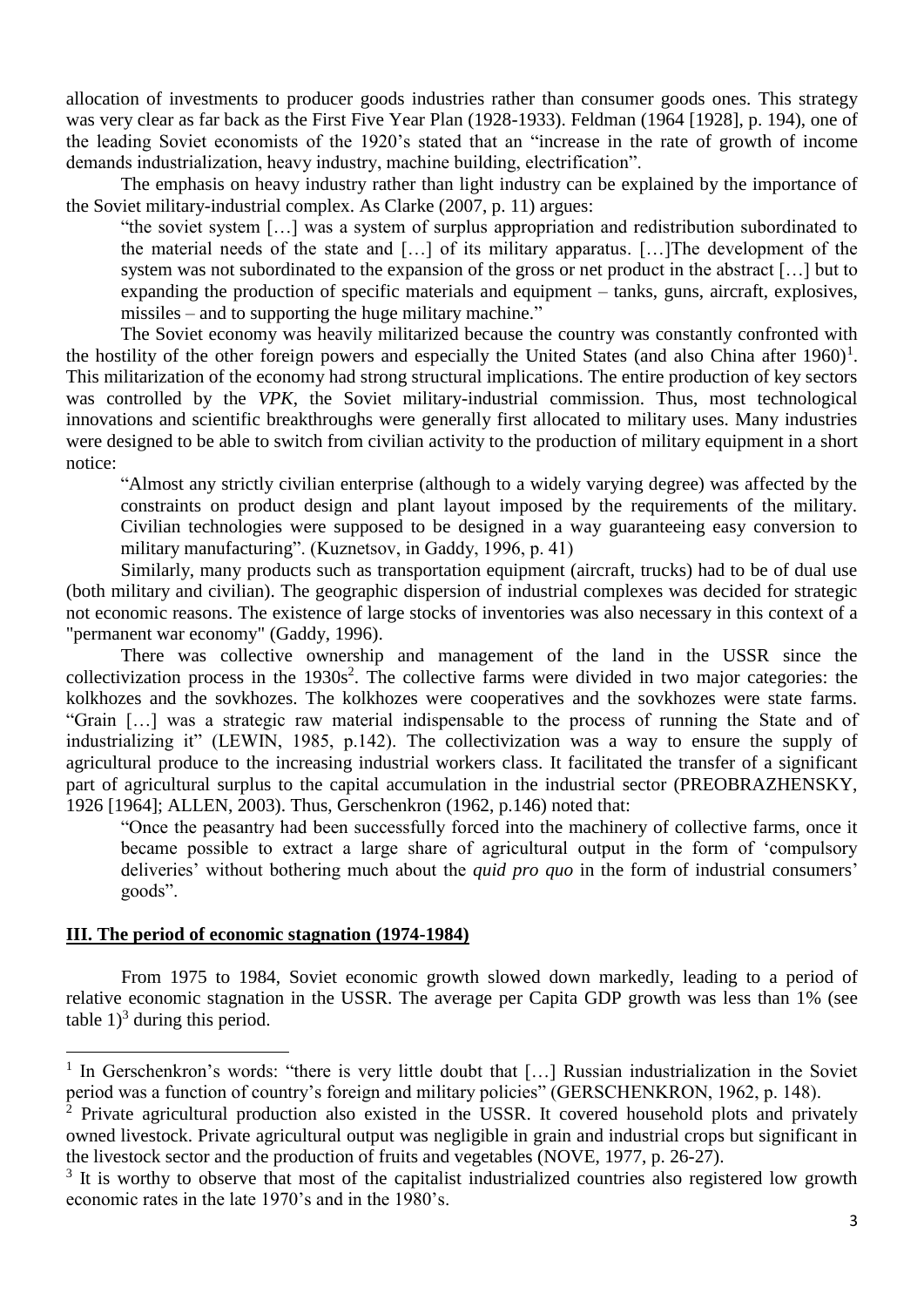| Period                           | Average per Capita GDP growth (%) |
|----------------------------------|-----------------------------------|
| High economic growth (1950-1973) | 3,6                               |
| Stagnation (1974-1984)           | 0.93                              |
| Perestroika (1985-1991)          | $-1.3$                            |

**Table 1: Average annual per Capita GDP growth rate in USSR (1950-1991)<sup>4</sup>**

Source: Maddison (2006, p. 478-479).

In the traditional extensive Soviet model<sup>5</sup>, economic growth was limited by capital and also depended on the availability of labor force and of cheap circulating capital inputs (raw materials). But, since the end of the 1960's, the USSR was suffering both of labor scarcity and of the depletion of natural resources at a low cost that existed during the earlier phase.

The labor scarcity was due to the depletion of the large reserves of underemployed rural workforce. The solution was to go on rising productivity in agriculture, by increasing investment in the agricultural sector, which had been done in the late 1950's and in the 1960's (see figure 1). But, this strategy was not working anymore because of low returns in agricultural investment. The intense chemicalization depleted soil mineral content, disabling the agricultural use of land in various areas. Moreover, despite huge investments in irrigation, virgin lands were region of weather extremes, where harvests were much less reliable and depended more on favorable climatic conditions than in the traditional agricultural zone of the Western and Southern USSR (BELLINGER & DRONIN, 2005, p.193- 206).

## **Figure 1: Share of capital expenditures in agriculture (1946-1990).**

 $\overline{a}$ <sup>4</sup> The reliability of official Soviet data has been the object of an intense controversy among scholars. Soviet statisticians were accused of manipulation for propaganda purposes by some Western specialists (mainly American). These accusations were generally rooted in ideological imperatives and "few indeed are those who believe that Soviet output statistics are invented. The consensus is that they represent the data which planners and statisticians themselves use" (NOVE, 1977, p.351). Other issue was the comparability of Soviet growth statistics with the Western ones. Soviet statisticians used the concept of 'Net Material Product' to measure the economic growth. 'Net Material Product' differed from 'Growth National Product' because it only took into account the activity of material production sectors, including only the services communication and information services supporting directly related the physical goods production, like freight transport, communication and information services,… (LAVIGNE, 1979, p.226- 228; NOVE, 1977; ELLMAN, 1980). Reconstructions of Soviet growth statistics on Western lines have been made by many scholars and are very heterogeneous in terms of level of the average growth rate. But, they all show the same trend for the pattern of Soviet economic growth from 1950 to 1991 (KOTZ, 2007, p. 35).

 $\frac{5}{5}$  See a detailed analysis in Mazat & Serrano (2013).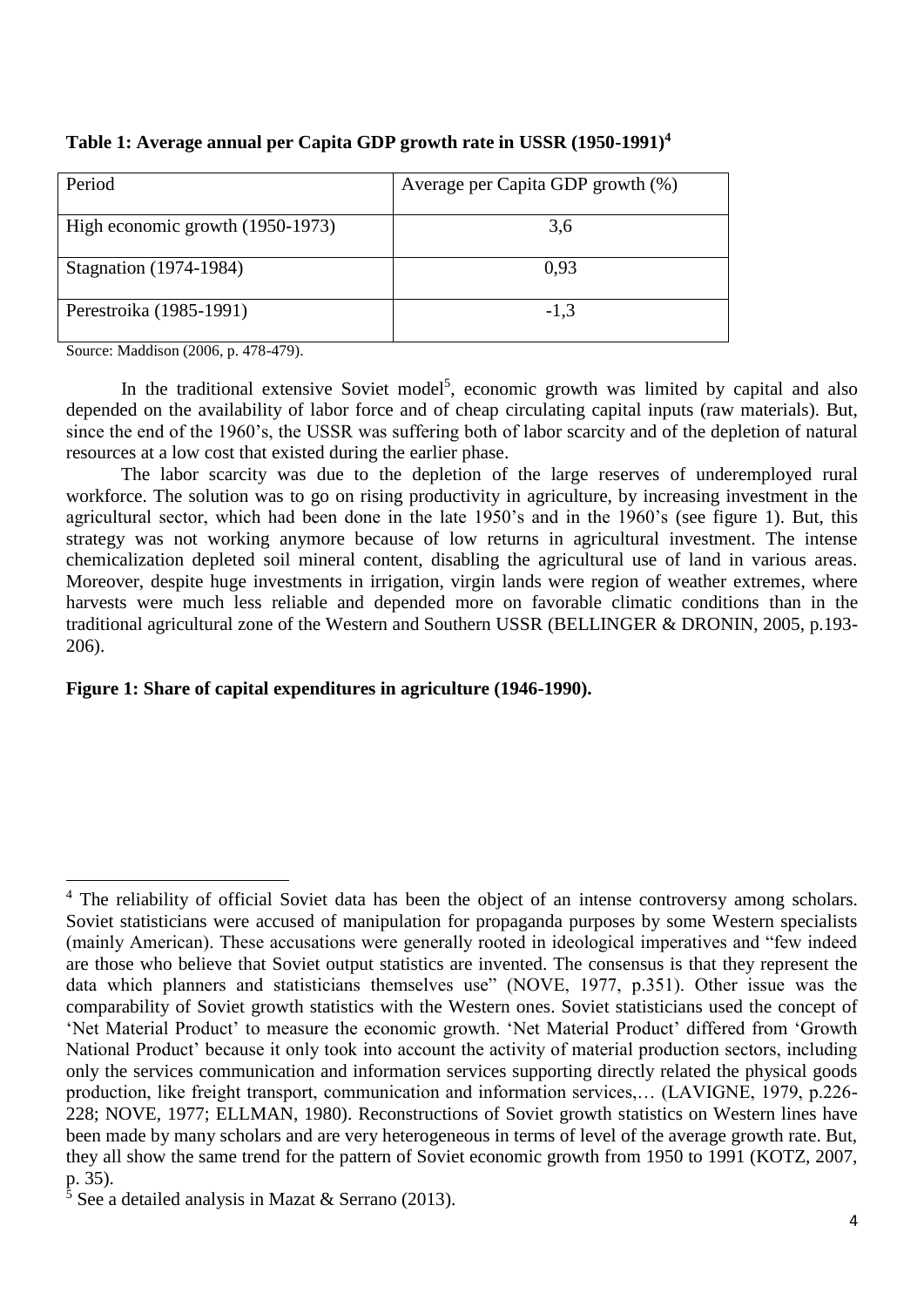

Source : Narkhoz em Gaidar (2007, p. 87).

Likewise, the excessive irrigation in some areas of the Soviet territory caused the exhaustion of hydrographic reserves. The most famous example of this phenomenon is the Aral Sea, used to supply with water the irrigation canals for cotton crop. The failure of Soviet agricultural strategy is demonstrated by the fact that state production of grain remained almost unchanged from the late 1960s to the late 1980s, despite the considerable investments in the sector during the period (GAIDAR, 2007). The Soviet agriculture Soviet yields were lower than Western countries yields for almost all agricultural products (COOK, 1992, p.199). Throughout its history neither Russia nor Soviet Union, under different social systems and patterns of organization of production and investment in agriculture never managed to overcome the formidable difficulties of improving productivity in very cold weather agriculture (BELLINGER & DRONIN, 2005)

Other factors explaining the chronic labor scarcity were the high level of women participation in gainful employment in the 1970's<sup>6</sup>. So there was no 'reservoir' of labor anymore. On the top of that, the demographic transition phenomenon<sup>7</sup> had been amplifying, since the late 1960's, reflecting the rising urbanization of the population, the growing female activity rate, the improvement in educational and the problem of housing shortage (BROWN et al., 1994, p. 25).

On the other hand, the traditional extensive Soviet growth model was also threatened by the depletion of natural resources at a low cost that existed during the earlier phase. The depletion of low cost mining districts and oil fields in the traditional areas of Western USSR led to a shift of investment from these regions to Siberia, where extraction was much more difficult and expensive, because of extreme atmospheric conditions and geographic remoteness (GADDY & ICKES, 2006).

In this situation of labor scarcity and depletion of natural resources at a low cost, the traditional Soviet extensive growth model could no longer be successful. By the 1970s Soviet leadership identified the problem already and tried to move to a regime of intensive accumulation, with minimization of the costs and increase of 'efficiency' (Hewett, 1988; CIA, 1986). But, the attempt to change the composition of the investment and to raise the productivity into improving the 'efficiency' failed (see Table 2). This failure was due to the inability to change the attitude toward retirement and replacement of the installed fixed capital, the difficulty in the incorporation of technological innovation in civilian industry, the militarization of the economy, the deterioration of the 'discipline' of Soviet workers and the high cost of the industrialization in Siberia, as it will be shown below.

<sup>&</sup>lt;sup>6</sup> 51% of the Soviet workforce in 1973 were women (NOVE, 1977, p. 216).

<sup>&</sup>lt;sup>7</sup> The birth rate massive decreasing - from 4,4% in 1926 to 1,59% in 1975 – was not compensated by the drop of death rate - from 2,37% in 1926 to 0,86% in 1975 (MARCHAND, 2008, p. 258).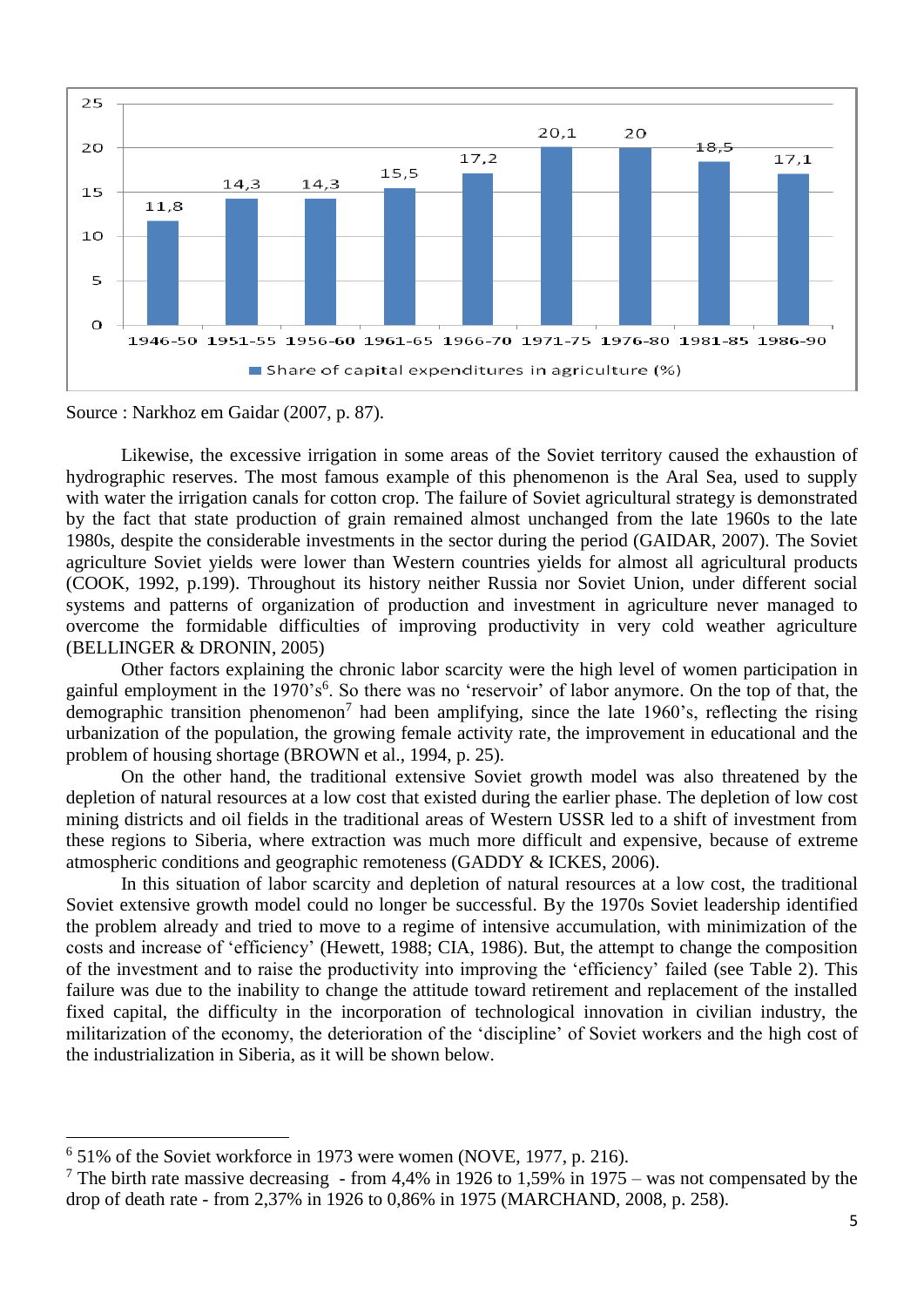| Period  | Real    | Factor inputs |                |         | Factor productivities |                      |         |
|---------|---------|---------------|----------------|---------|-----------------------|----------------------|---------|
|         | Gross   | Total         | Fixed<br>Labor |         | Total                 | Labor                | Fixed   |
|         | Product |               |                | Capital |                       |                      | Capital |
| 1961-73 | 5,0     | 4.3           | 1,8            | 8,1     | 0,7                   | 3,1                  |         |
| 1974-78 | 3,4     | 3,8           | $\mathsf{L}4$  | 7,4     | $-0.3$                | 2,0                  | $-3.7$  |
| 1979-85 |         |               | 0,8            | 6,4     | $-1.0$                | $\cdot$ <sup>2</sup> |         |

**Table 2: Rates of change of real Gross Product, Factor Inputs and Productivities in the USSR (average annual percentage).**

## **Fonte: CIA (1986).**

 $\ddot{\phantom{a}}$ 

The ageing of installed fixed capital has been a permanent problem of the Soviet system. Thus, the service life of fixed capital in the USSR was very high if compared with capitalist countries (CIA, 1986; POPOV, 2002). It is explained by a very low retirement rate due to the focus on capital expansion<sup>8</sup>, rather than the improvement of installed machinery and equipment. Popov (2002) provides a convincing explanation for that phenomenon:

"The reason for massive investment in the expansion of capital stock at the expense of investment to replace retirement was the permanent concern of Soviet planners about expanding output and meeting production quotas. Replacing worn out aged machinery and equipment usually required technical reconstruction and was associated with temporary work stoppage and reduction in output. Even if the replacement could have been carried out instantly, the resulting increase in output (because of greater productivity of new equipment) was smaller than in case of the construction of new capacities or the expansion of existing capacities: in the latter case there was a hope that the new capacities would have been added to the existing ones that will somehow manage to operate several more years".

So, even with the USSR leadership's attempt to move to an intensive regime of accumulation, the policies toward an acceleration of the retirement and the replacement of fixed capital failed. So, the age of the capital stock rose (see table 3) and the fixed capital productivity decreased sharply (see table 2).

| Years                                    | 1970 | 1980 | 1985 | 1989 |
|------------------------------------------|------|------|------|------|
| Share of equipment with an age of:       |      |      |      |      |
| - less than 5 years                      | 41,1 | 36,0 | 33,7 | 31,6 |
| $-6-10$ years                            | 29,9 | 28,9 | 28,5 | 28,6 |
| $-11-20$ years                           | 20,9 | 24,8 | 25,5 | 26,2 |
| - over 20 years                          | 7,8  | 10,3 | 12,3 | 13,7 |
| Average age of equipment, years          | 8,3  | 9,3  | 9.9  | 10,3 |
| Average service life, years              | 24   | 26,9 | 27,9 | 26,2 |
| Accumulated depreciation as a % of gross | 26   | 36   | 41   | 45   |
| (initial) value of capital stock         |      |      |      |      |

**Table 3: Age characteristics of equipment in Soviet industry.**

Source: Narodnoye Khozyaistvo SSSR (Narkhoz) in Popov (2010).

Another factor explaining the acceleration of the decrease of fixed capital productivity was the fall of capacity utilization fell, mainly because of labor scarcity.

<sup>&</sup>lt;sup>8</sup> By the 1980s, "while in the U.S. manufacturing 50-60% of all investment was replacing retirement, and only 40-50% contributed to the expansion of capital stock, in Soviet industry the proportion was reversed: replacing the retirement required about 30% of gross investment, while over 70% contributed to the expansion of capital stock or to the unfinished construction" (POPOV, 2002).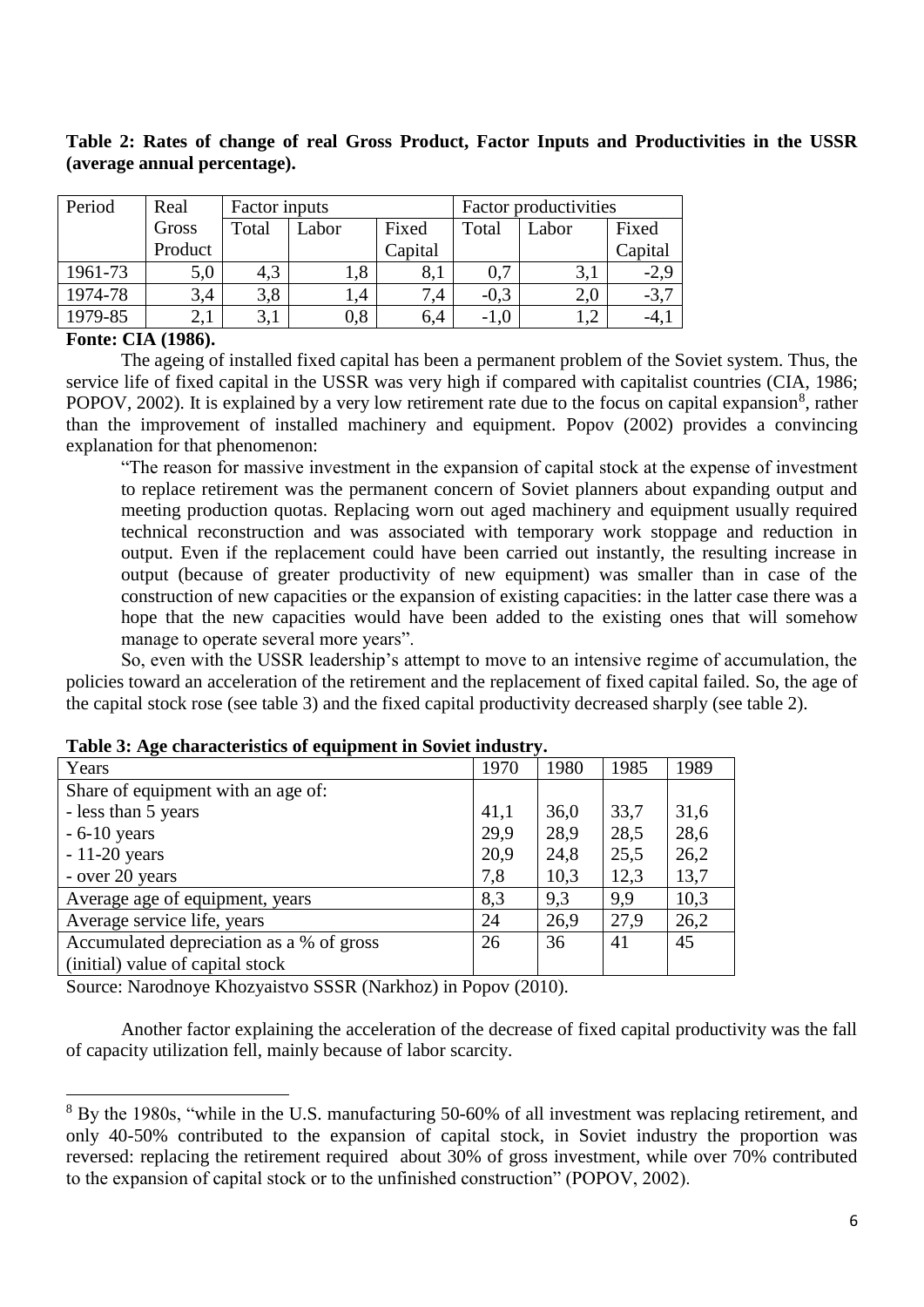The limited incorporation of technological innovation in civilian industry was another problem of the Soviet system and an obstacle to the transition toward an intensive regime of accumulation. Scientific research was at a very advanced level in the USSR, but the scientific innovations were only partially incorporated to the production process, except in the military-industrial complex. This situation can be explained by the confiscation of innovations by the military industry, these innovations being 'released' for civilian purpose only after MANY years. There was not the 'spillover' that can be observed in the United States between military and civilian industries (MEDEIROS, 2004). Most advanced research was done in scientific institute instead of the universities and many general scientific breakthroughs were, if considered as potentially having any military application immediately considered classified and kept within the military industrial complex. This helps to explains why Soviet technology in civilian sectors usually lagged behind that of the West and why this technological gap used to widen during the period (AMANN & COOPER, 1982).

Beyond its negative effect on the diffusion of the technological innovations, the militarization of the economy was a burden in terms of investment. The *détente* and the *Ostpolitik* of the 1970s seemed to signal a relaxation of the Cold War tension but the situation worsened at the end of the decade after the Afghanistan conflict and the coming to power of Reagan in the United States. So, the expansion and the diversification of investment in the civilian sector were considerably limited by the irreducible share of the surplus invested in the military industrial complex (MEDEIROS, 2011, p. 17).

Another major obstacle to the adoption of a regime of intensive was the so-called 'relaxation of discipline'. As it has been shown by Kalecki (1943 [1990]), a situation of full employment in a capitalist economy would create the conditions of a wage explosion, which happened in the West, contributing to the end of the Golden Age. In the USSR, the full employment and the progressively more open political system had negative effects on both the discipline and the economic mobilization. As the threat of unemployment had never existed in the USSR, the pressure of punishment was playing this role. However, the 'relaxation of discipline', which begun with the de-Stalinization<sup>9</sup> process under Krushev, intensified all along the 'Brejnev Era' since State coercion was becoming weaker and weaker. At the same time the situation of actual scarcity of labor from the mid seventies strengthened the bargaining position of workers relative to the managers of state firms. Garegnani et al. (2002) offer a good analysis of this process:

"The question of insufficient labour productivity resides ultimately in the entirely new problems that the Soviet system has raised for labour discipline. That discipline had, in fact, originally appeared together with the capitalist system and, we believe, capitalism was able to achieve it essentially through two means: labour unemployment and the social competition that compels an individual to earn up to his neighbour and beyond, and distributes social respect accordingly. Now, by its own nature, the Soviet system had renounced just those two basic means of enforcing discipline, which that far, had characterised industrialised production. […] at the root of the difficulties of labour productivity in the Soviet system there ultimately was the crisis of those two traditional methods of enforcing the discipline of industrialised labour. And such a crisis was bound to become decisive as extensive growth had to give way to a mainly intensive one where the increases in product per head had to come from an already industrialized production and not simply by shifting labour from traditional to modern methods. The disappearance of these two basic means of coercion left to workers so inclined, the possibility to do little, and carelessly, where work is repetitive or fragmented, or more generally 'unpleasant', as is the case for a large, though hopefully decreasing, part of the work of an industrialised society. And this was bound to favour the "free rider", who cannot be easily repressed in such an environment, and may on the contrary, tend to become a model".

The deterioration of discipline meant a minor adherence to commands such as output targets, technological rules and regulations. Enterprises manager faced more and more difficulties into controlling their employees (FILTZER, 1992; ELLMAN & KANTOROVICH, 1992).

<sup>&</sup>lt;sup>9</sup> The ideological adhesion to the regime was also weakened by the de-Stalinization process.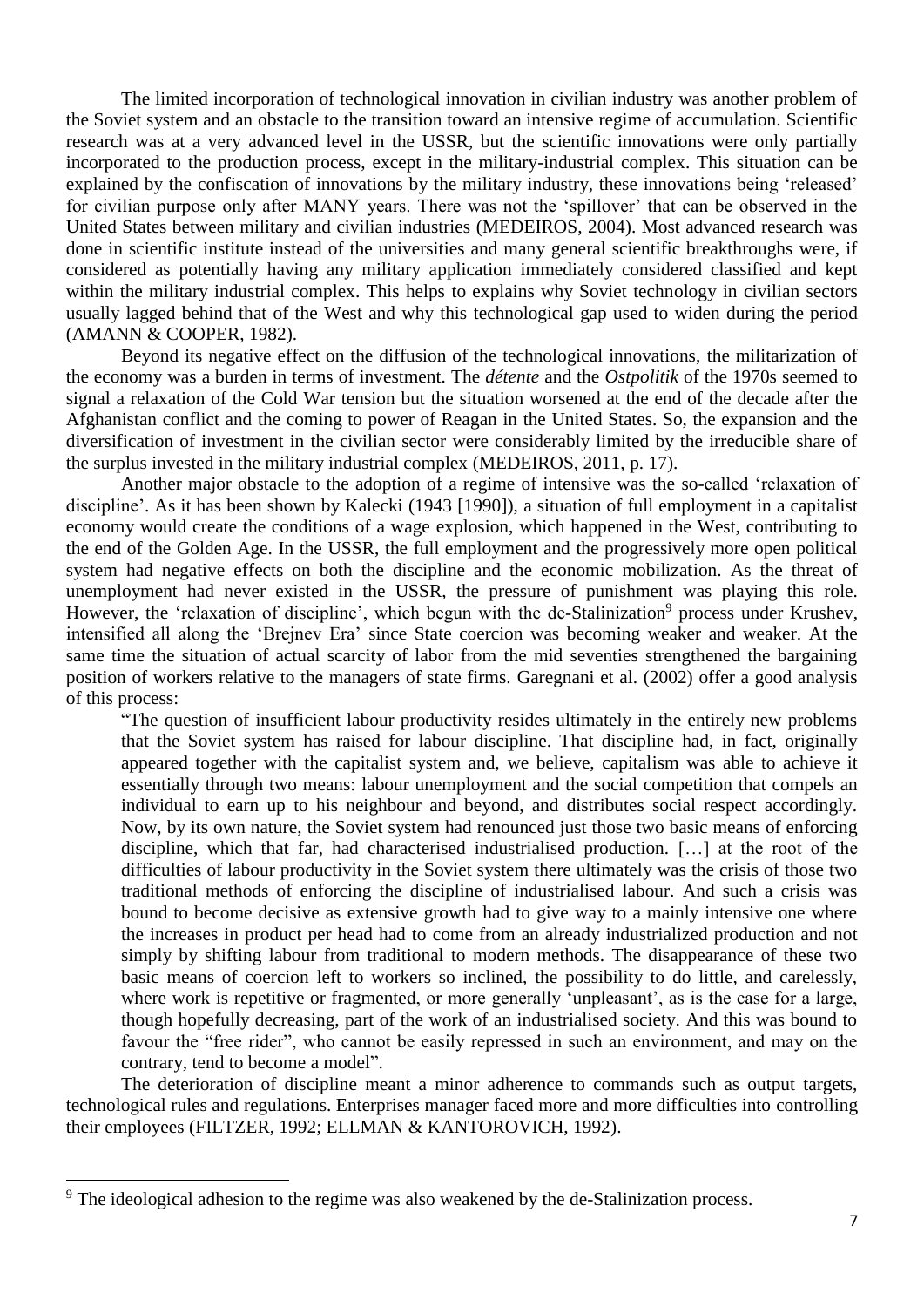At this stage, there were several attempts to improve the Soviet Welfare State, reorder priorities and reform the planning system to enable to increase the quantity and the quality of consumer goods. But, even if Soviet Welfare State did really improve during the period, it was not sufficient. Furthermore, the attempts to produce a broader range of products and enhance their quality were not successful and it was necessary to increase dramatically the imports of consumer goods, as it will be shown below.

The industrialization of Siberia also represented a significant economic burden for the USSR, hindering the intensification of the Soviet regime of accumulation. By the 1960s and the 1970s, giant civilian and military industrial projects were launched in the Siberia. The Soviet leadership intended to deepen the geographic dispersion of the industrial complexes in case of war<sup>10</sup>. But, the attempts were also to exploit the abundant natural resources in Siberia and to settle a scarcely occupied territory. The extreme climatic conditions in Siberia and particularly the cold<sup>11</sup> represented a huge loss in terms of labor and fixed capital productivity compared to the situation in temperate climate regions. The machines and equipment had to be adapted to resist to the extreme cold. Despite these efforts, the cost of repairs and maintenance of installed fixed capital was much larger in Siberia than in Western USSR. Soviet authorities had also to offer higher wages and expensive amenities to convince the workers to migrate to these inhospitable and remote regions. The remoteness of Siberia was also responsible for huge investments in transport infrastructure.

The industrialization of Siberia was really a heavy burden since:

"In the late 1960s, the extreme cold regions claimed 30 percent of all Soviet trucks, 37 percent of the bulldozers, 35 percent of the excavators, 33 percent of the tower cranes, 62 percent of the drilling equipment, and 64 percent of the tracked prime-movers. […] Siberia claimed far more of its share of Soviet construction machinery than even its high rates of development would warrant". (GADDY & HILL, 2003, p. 50).

The switch from oil to gas in the Soviet in the Soviet industry into increasing the oil export capacity also, phenomenon which be explained later. It represented also a huge cost for the USSR, 'consuming' a lot of investment without increasing the industrial production. On the contrary, it contributed to lower even more the fixed capital productivity (SAGERS & TRETYAKOVA, 1986).

Furthermore, central economic planning was increasingly complex and difficult to be directed, because of the proliferation of the large number and varieties of new products to be administered.

The attempt of Soviet leadership to move to an intensive regime of accumulation failed but, at the same time, life standards were increasing in the USSR with the urbanization of the population. Soviet demand for food and especially meat was rising much faster than the local supply, because of low agricultural productivity and stagnation in the production of grain. Despite rising income and increasingly costly agricultural production, food prices, controlled by the State, remained almost unchanged, at low level, which required larger and larger financial assistance for the agriculture and explains the rising demand (COOK, 1992, p.199). On the top of that, many cattle farms were created in the 1970s to attend the growing demand for meat. That meant a huge increase in the need for grain as livestock feed (GAIDAR, 2007, p.119). The only solution was to import these agricultural goods and it drove the USSR to become the largest importer of cereals in the world in the 1970s (GAIDAR, 2003). Besides, the balance of trade for grain and agricultural products worsened dramatically at the beginning of the 1970's (see figure 2).

### **Figure 2: USSR balance of trade for grain and agricultural products (1961-1990).**

 $10$  During the Second World War, the Western part of the USSR, where a considerable share of the productive potential of the country was concentrated, was occupied by the German troupes. It had dramatic consequences on the Soviet war effort and the USSR almost lost the war. As a consequence, the industrialization of Siberia was intensified.

<sup>&</sup>lt;sup>11</sup> The average January temperatures in Siberia range from  $-15$  to  $-45$  degrees Celsius (GADDY & HILL, 2003, p. 50).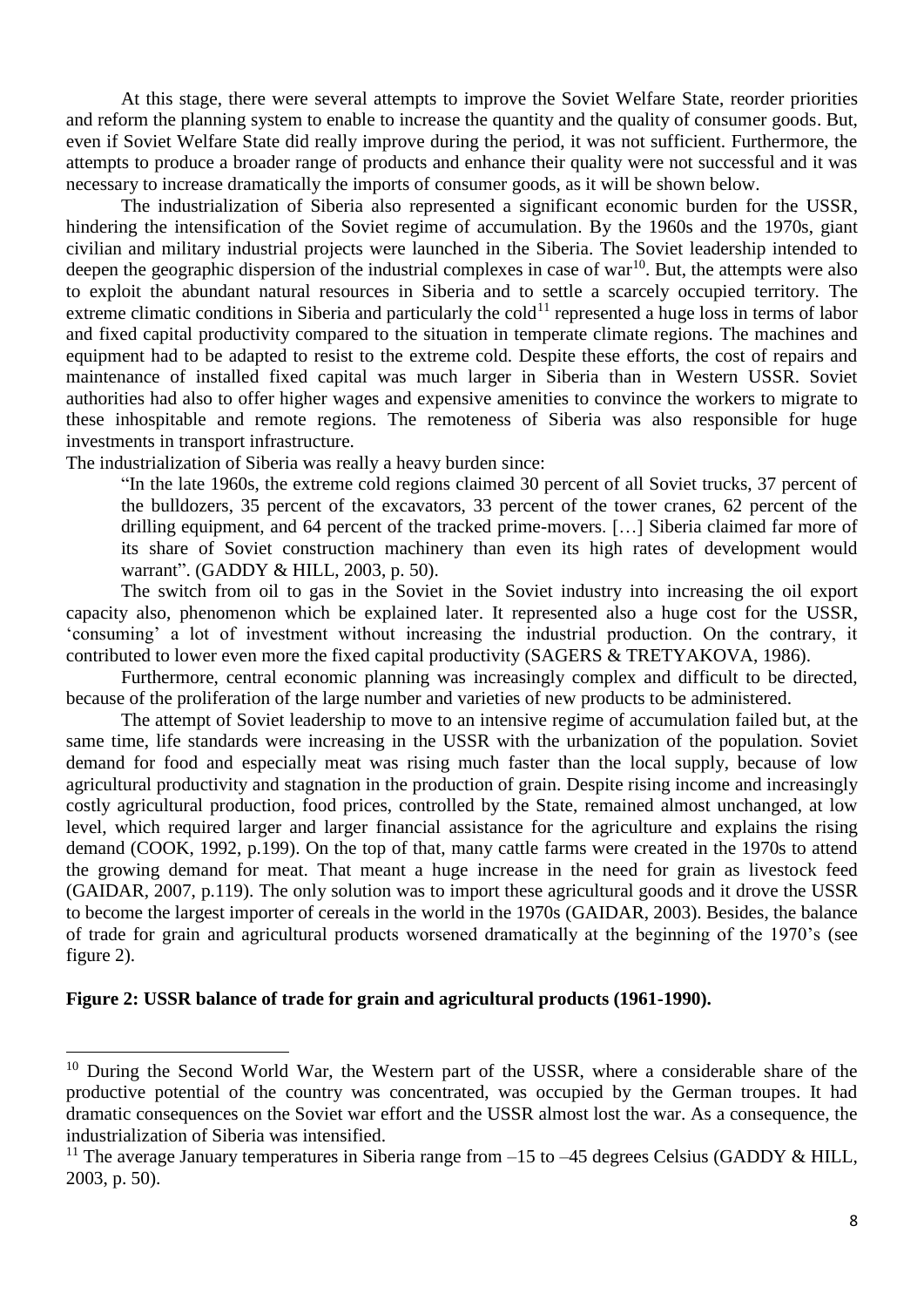

Source : FAO (2012) & COOK (1992, p. 196).

The Soviet population also wanted more consumption goods and consumer durables of better quality. But the cold war continued to require massive expenditure of resources in the military sector. At this stage several attempts to reorder priorities and reform the planning system to enable to increase the quantity and the quality of consumer goods, but they all failed. As local production was unable to fulfill entirely this demand, imports of these categories of product were necessary, especially from the West.

The Soviet Union had also to import technology and capital goods in the sectors of information technology, electronics and fine chemicals from the advanced industrial Western economies. Buying Western goods was also considered useful to break production bottlenecks and eliminate shortages of specific products (HANSON, 1981, p.135). Technological transfers were aimed at accelerating the creation of new industries, the modernization of old ones and the increasing of productivity. Moreover, they were an attempt to solve the problem of the lagging Soviet technological progress in the civilian industry analyzed above. So, the USSR had to rely increasingly on the imports of capital goods from the West into limiting the widening of the technological gap (see figure 3).





Source : GAIDAR (2007, p. 99).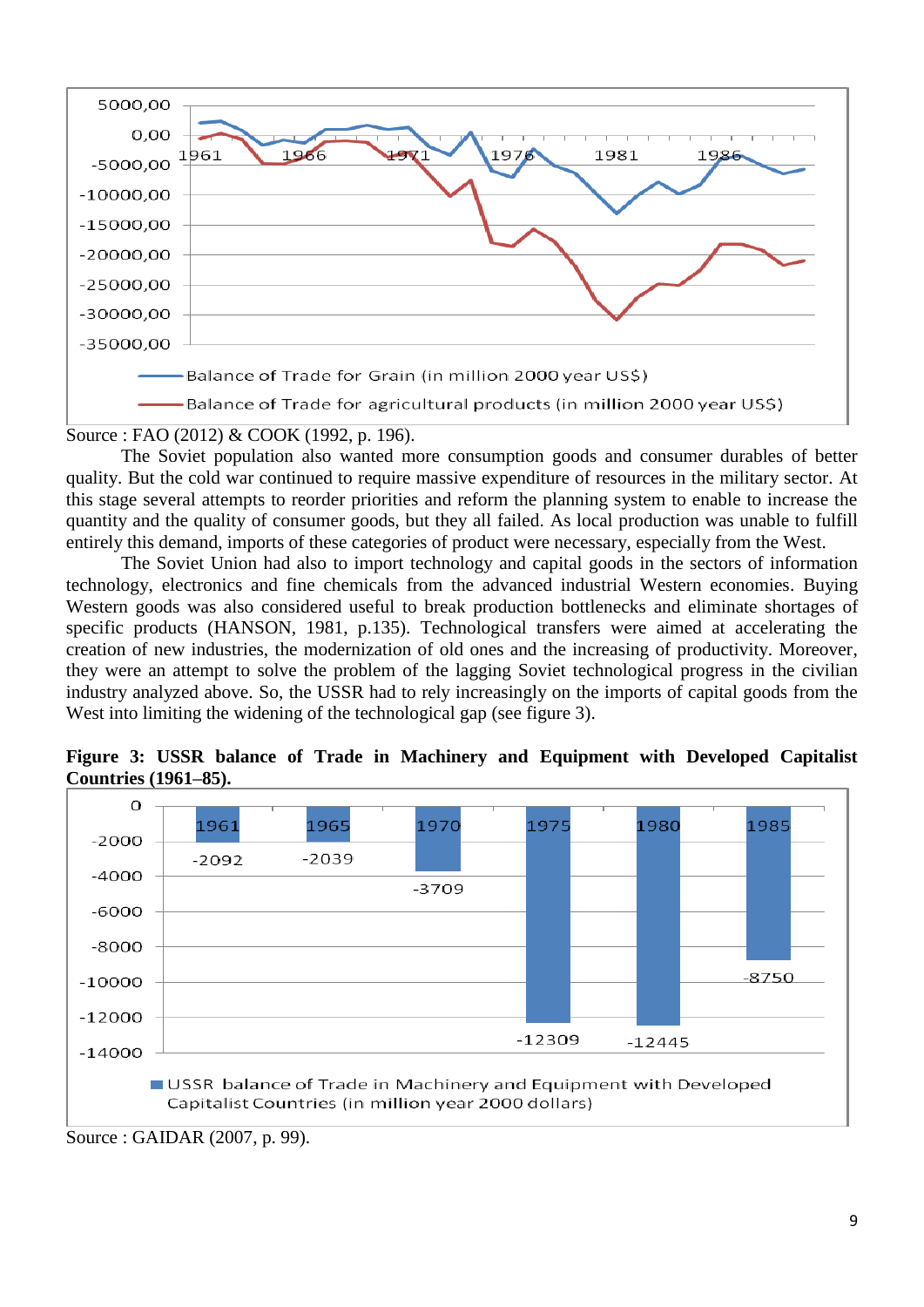Because of the necessity to import agricultural products (mainly grain), consumer goods, technology and capital goods, the pattern of external trade of the USSR had to change drastically during the 1970's. However, USSR problem was to find a way of financing the rising imports in hard currencies needed by the country. The 1973 oil crisis provided this op3sportunity, allowing a boom of Soviet foreign trade

Soviet foreign trade experienced a boom after the 1973 oil crisis, driven by exports of oil and gas, whose price were unprecedented high. A massive switching from oil to gas in internal Soviet energy supply (see figure 4) enabled to raise dramatically the volume of oil available for export (SAGERS, M. J. & TRETYAKOVA, 1986). The construction of gas pipeline mostly financed by foreign investment<sup>12</sup> was also a way to export gas and obtain more hard currencies from Western European countries<sup>13</sup>. Soviet weapons exports also benefited from the large amount of petrodollars in the hands of OPEC countries. Consequently, Soviet foreign trade averaged almost 20% of Soviet GDP in 1980. It means that USSR, a still autarkic country in 1950, had reached a level of trade openness almost equal to that of the United States at the end of the 1980's.



### **Figure 4: Evolution of Soviet oil and gas production (1976-1986).**

 $\ddot{\phantom{a}}$ 

As a consequence of all this process, the profile of foreign trade partners also evolved. The annual Soviet trade with the OECD members jumped from less than 20 percent of USSR total trade in the 1960s, to 31 percent in the 1970s (JOINT ECONOMIC COMMITTEE, 1979, p. 52). Soviet exports to Western economies increased at an annual growth rate of 26 percent from 1970 to 1980 (SMITH, 1993). Soviet imports from the West also increased at a fast pace during the 1970s and the USSR incurred major trade deficits with its hard-currency trading partners. Theses deficits could be easily financed by foreign loans thanks to the context of abundance of liquidity (petrodollars) in the 1970s.

Source: Joint Economic Committee (1987).

 $12$  The first agreement was signed with Germany in 1970.

<sup>&</sup>lt;sup>13</sup> Western European country were eager for Soviet gas because the explosion of oil international price. All along the 1970's and the 1980's, they realized a gas for oil substitution (SAGERS, M. J. & TRETYAKOVA, 1986).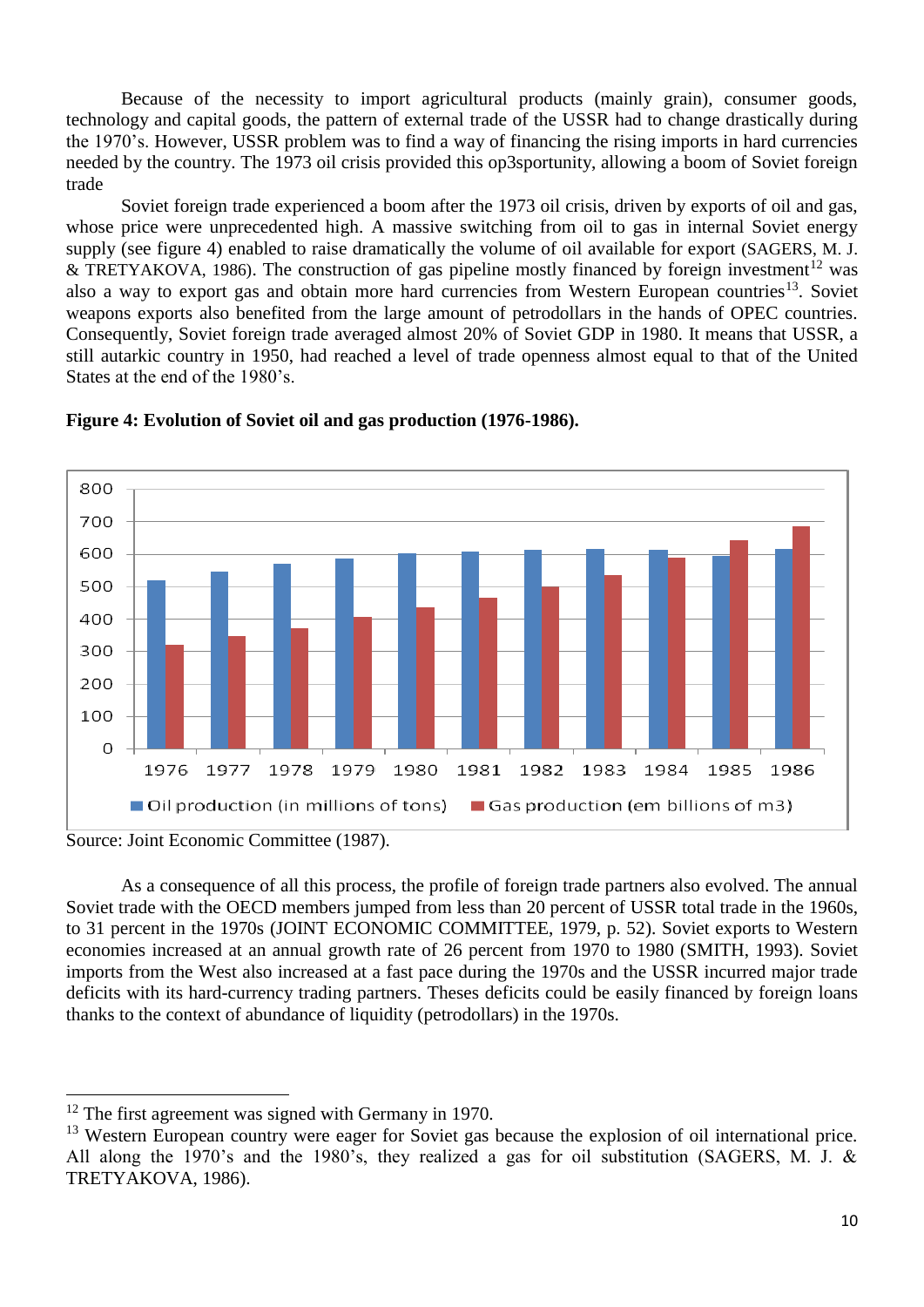Another consequence was a deep change in the structure of Soviet foreign trade. The share of raw materials in the total exports of the USSR increased a lot, rising from 26% in 1970 to more than 50% in 1980 (see figure 5). So, the share of manufactured and capital goods was decreasing.



**Figure 5: Evolution of the share of raw materials in the total exports of the USSR (1960-1987).**

 $\overline{a}$ 

The new trend in the Soviet foreign trade created a situation of structural external vulnerability. First of all, the share of raw materials (mainly oil and gas) in the Soviet balance of trade was becoming higher and higher. This specialization in raw materials was a factor of vulnerability because the value of Soviet exports was depending more and more on the evolution of international prices, specially of energy (oil and gas), which are very volatile.

The structural external vulnerability was also reinforce by the vital and growing dependence of the USSR on the imports of such important goods that agricultural products, machines, equipments and technology. This situation was even more unusual and worrying if considering the fact that USSR was one the two Superpowers of the world at the time.

Besides, when, after the peak of 1979, international oil prices began to decrease, the value of Soviet exports dropped. The international abundance of liquidity had finished after Paul Volker's decision to raise brutally the interest rates of the American Federal Reserve in 1979. So, Soviet imports from capitalist developed countries had also to be diminished in the beginning of the 1980s (see figure 6), which deepened shortages of meat and consumer goods. On the top of that, the United States and some of its allies decided to forbid the exportation to the USSR of many goods in retaliation of the Soviet intervention in Afghanistan<sup>14</sup>. It was part of a global strategy of the United States to weaken the USSR in the 1980s, using Soviet external dependency. Some analysts also consider that the drastic fall of international oil price in the MID 1980S , caused by a sudden massive increase in the exports of Saudi Arabia was part of this strategy (SCHWEIZER, 1994).

## **Figure 6: Soviet trade with capitalist developed countries 1980-1989 (billion 2000 dolars).**

Source: Federal State Statistics Service – Russia (2012).

<sup>&</sup>lt;sup>14</sup> The number of goods which export to the USSR was forbidden raised from 125 in 1979 to 800 in 1982 (FERNANDES, 1992).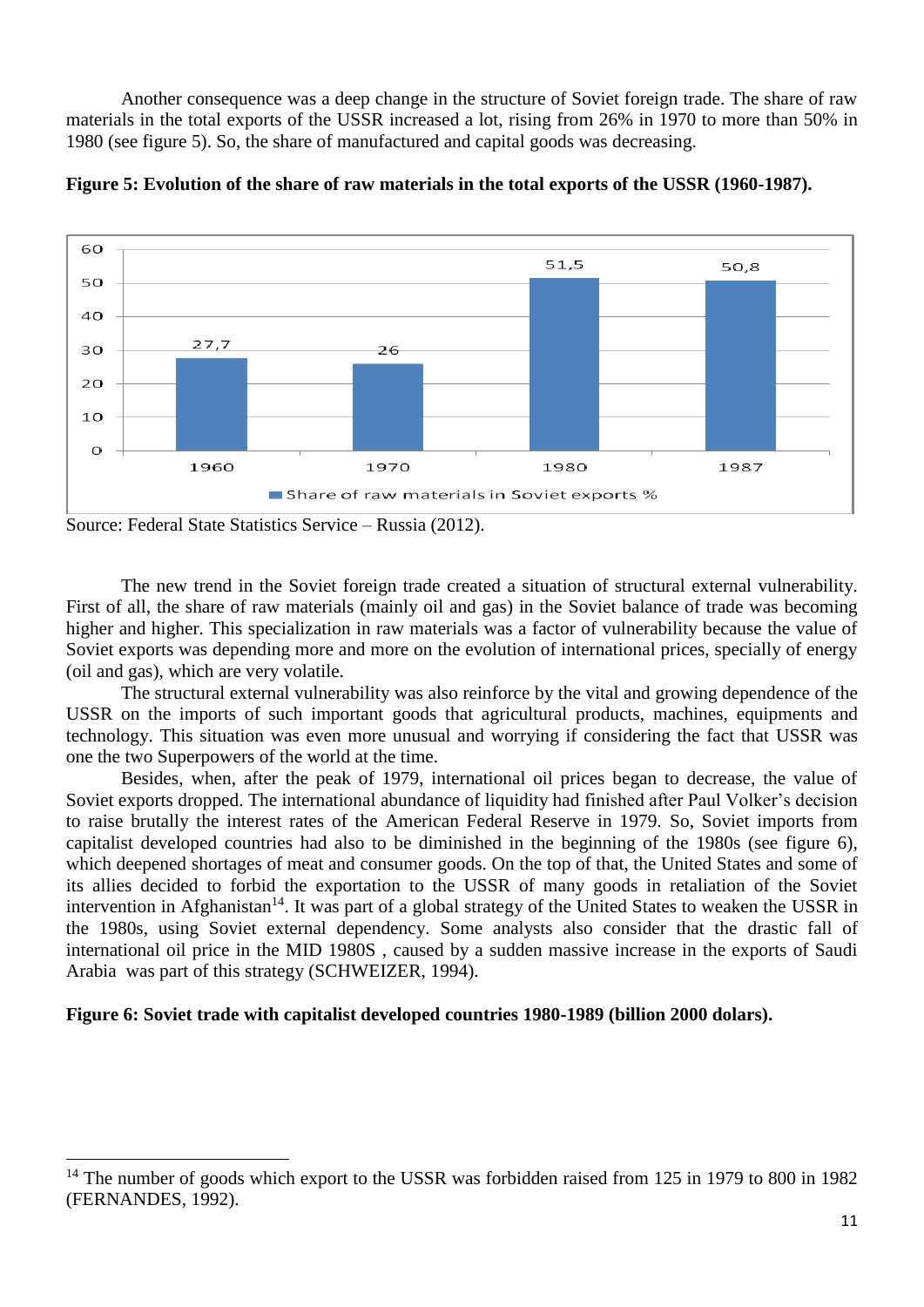

Source: GAIDAR (2007, p. 123).

From the 1970s, the structural external vulnerability became a permanent feature of the USSR, and the very low price of oil from the mid 1980s had an important impact on the final collapse of the Soviet system in the following decade.

## **IV. The** *Perestroika***: the dismantlement of the Soviet economic system (1985-1991)**

The next phase, from 1985 to 1991, corresponds to a period of economic recession. The average per Capita GDP growth was -1,3 % (see table 1).

The accession of Mikhail Gorbachev in 1985 marked the beginning of the *Perestroika* (reconstruction in Russian) period. The economic reforms implemented were intended to deeply change the Soviet system. According to Gorbachev, the two main goals of the *Perestroik*a reforms were to stop the slowdown trend of Soviet economy and to raise the life standards of the population. Soviet reformers considered that these two interconnected objectives could be achieved through the resolution of the problem of the 'relaxation of discipline' and a change in the means of coordination of the economic system. They thought that the rigid central economic planning must be softened, with a certain degree of decentralization was required and a direct participation of the workers to the management of the enterprises. But, the most radical change in the mode of functioning of the Soviet economy intended by the *Perestroika* was the creation of a private sector and the introduction of market mechanisms. Thus, Nuti (1990) wrote about the *Perestroika* in 1990 that:

"In the last five years the Soviet Union has introduced many measures of economic policy and radical reform intended to reduce the scope of central planning and to activate market mechanisms, in order to mobilize resources, increase their productivity directly and through greater integration of the Soviet economy into world trade, so as to resume and accelerate economic growth".

A spate of laws and decrees was passed to implement the reform program. The Law on State Enterprise, which granted substantial autonomy to state enterprises, was adopted in 1987. The Law on State Enterprise defined that central plans were becoming indicative and not obligatory any more. Enterprises were given target for the value of their output by the central planning but detailed plans of inputs-outputs for each company were abandoned. Government contracts were substituting state orders and only a part of the production of enterprises was bought by the State. The remainder of enterprise output should be sold through wholesale trade directly between the companies. Thus, Soviet enterprises were free to determine the nature of part their output. The pricing system was not any more entirely controlled by the Gosplan. A growing number of prices could be set freely, even if the price of basic and strategic goods (energy, raw materials, health sector...) remained under State control.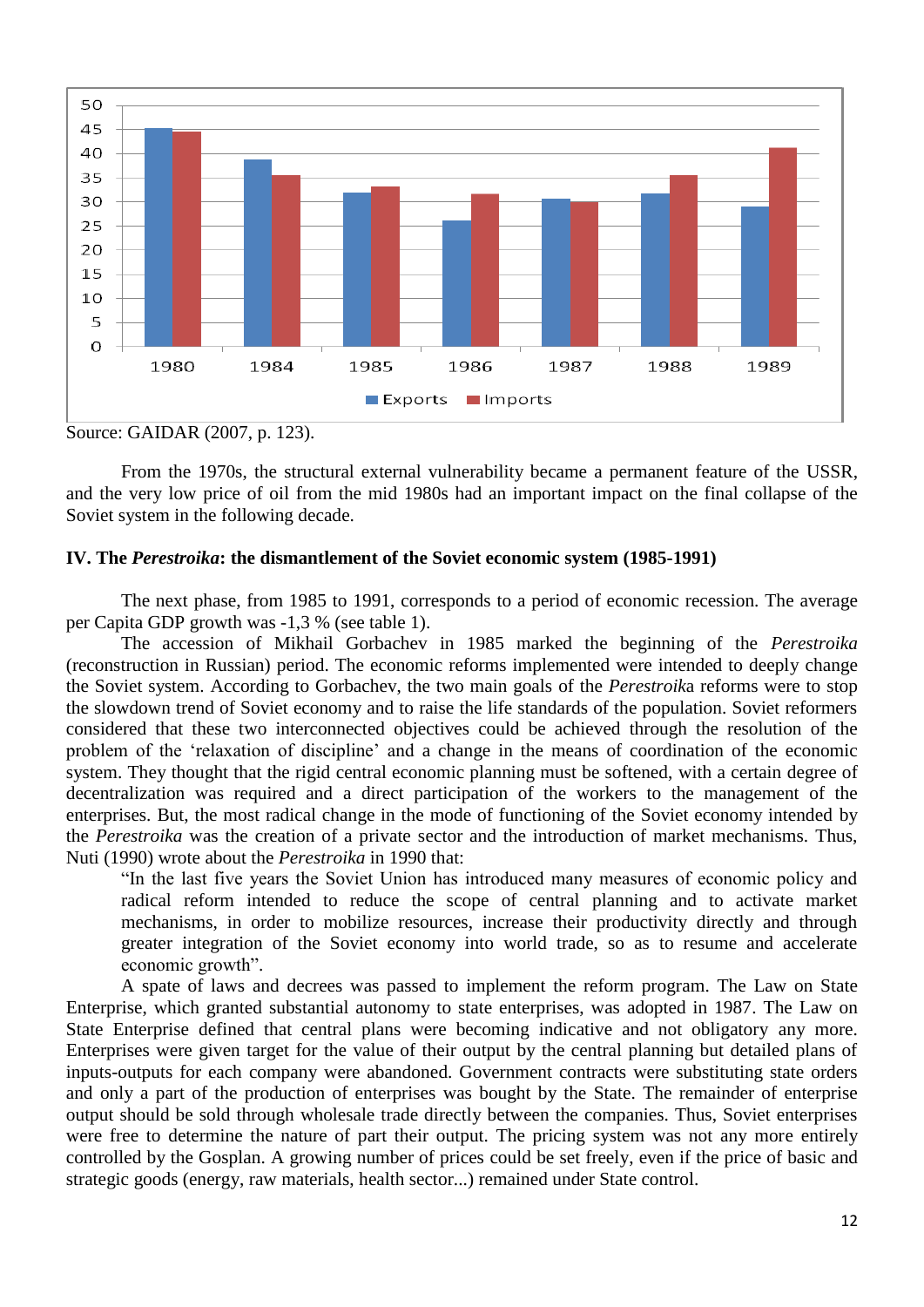Moreover, Soviet enterprises became free to choose the buyers of the remainder products. The self-financing of the enterprises, through retained earnings and bank loans, was also adopted (GOLDMAN, 1992).

The introduction of workers self-management in the Soviet enterprises, inspired by Yugoslavian experience, was intended to create a motivational system so as to solve the problem of the 'relaxation of discipline', even though quite the contrary happened. Labor Councils, elected by the employees in each enterprise<sup>15</sup>, were responsible for the discipline, the determination of the level of wages and for the distribution of profits between investment and incentive funds for employees (Kotz, 2007, p. 76-77).

The autonomy of the state enterprises had many negative consequences on the operation of the Soviet economic system. It disorganized the coordination of the economy previously ensured by the Gosplan, which was losing progressively its control over the Soviet Economy. It created bottlenecks and deepened the shortages (DI LEO, 1991). The Labor Councils took also advantage of the autonomy by increasing the share of profits going to the incentive funds at the expense of investment (see table 4). Thus, the share of profits retained by the enterprises going to incentive funds represented 82% in 1988 and almost 95% in 1989 (see table 5). Most of the increase in incentive funds was used to raise wages. Thanks to the *Glasnost*<sup>16</sup>, strikes became allowed. It resulted in a wave of workers strikes which led to other wage increases (COOK L.J., 1992). Soviet system was more and more behaving like a capitalist economy. These words of Kalecki (1943 [1990], p. 351), quoted from the same text used in section IV show it clearly and happened to be premonitory:

"Under a regime of permanent full employment, the 'sack' would cease to play its role as a disciplinary measure. The position of the boss would be undermined and the self-assurance […] of the working class would grow. Strikes for wage increases and improvements in conditions of work would create political tension".

The accelerated increase of real wages, in a context of growing shortages, worsened the problem of excess demand in the USSR. It also contributed to the growing inflation in the country.

|                                   | 1986 | 1987 | 1988 | 1989 |
|-----------------------------------|------|------|------|------|
| Total profit of state enterprises | 198  | 206  | 237  | 265  |
| Profit paid to State budget       | 101  | 95   | 92   | 95   |
| Share of the Total profit         | 0.51 | 0.46 | 0.39 | 0.36 |
| paid to State budget              |      |      |      |      |
| Profit retained by enterprises,   | 91   | 97   | 119  | 138  |
| Of which: paid into enterprise    | 34   | 33   | 97   | 130  |
| incentive funds                   |      |      |      |      |

**Table 4: Distribution of enterprise profit in the USSR, before and after the 1987 reform (billion roubles).**

Source: Narkhoz in Ellman & Kantorovich (1992, p. 115).

 $\overline{a}$ 

Before the Law of 1987, the Soviet State had had a total control over the enterprises, obtaining from them whatever revenues were required for the central budget. But, the situation totally changed with the adoption of the enterprise autonomy since the State could not collect any more whatever tax it need. Thus, the rising size of the incentive funds also meant that the share of profit paid to state budget was lowering (see table 4). It aggravated the increasing state deficit.

The freedom to determinate the prices of products out of the state contract disorganized the pricing system. The consumer goods enterprises, which had become profit-seeking because of their newly acquired autonomy, shifted their production from basic goods to 'new products', which embodied minor alterations to existing items and were more profitable. After all, these 'new goods', for which State controlled prices did not exist, were higher-priced and carried a larger markup. The effect of this

<sup>&</sup>lt;sup>15</sup> The management of the enterprise, including the director, was also elected by the workers.

<sup>&</sup>lt;sup>16</sup> The Glasnost ('openness' in Russian) established freedom of individual expression and opinion.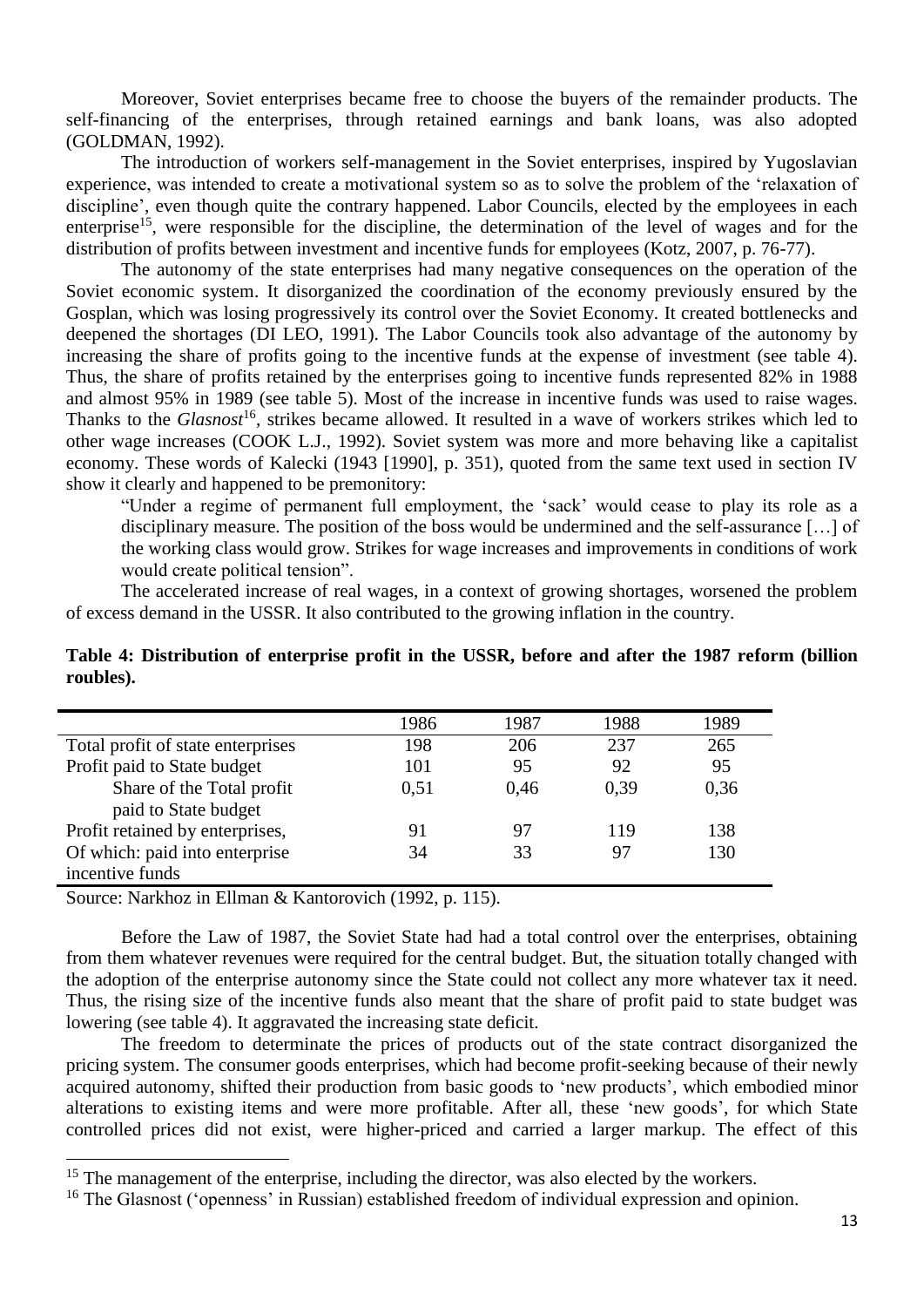enterprises strategy was a rising shortage of basic consumer goods. The activity of the illegal secondary markets was also growing fast, with 'backdoor channels' for people able to pay above fixed retail prices of basic goods (SMITH, 1993, p. 107-109; KOTZ, 2007, p. 79). So, many goods had, at the same time, a state price, a free-market price (for some very closed variant of the good) and a black market price. As State statistics did not take into account the 'new goods' and the products sold on the black market, they did not captured the hidden inflation and official records did not show the inflationary process in progress (SMITH, 1993, p.109). The prices depended also sharply on the place of residence (ELLMAN, 1990).

The Law on Individual Labor Activity, approved in 1986, had been a first step in the direction of the creation of a private sector in the USSR but its scope was very limited. However, the Soviet Law on Cooperatives, approved in 1988, represented the real birth of Soviet private sector. According to this law, the cooperatives could function as private enterprises and do not obey to the plan. Multiple memberships of production cooperatives by a single person were also allowed, which means the opportunity to create a new class of businessmen with activities in multiple sectors of the Soviet economy. Cooperatives had the right to engage in credit activities, i.e. they constituted the embryo of a system of private financial institutions. Cooperatives had access to foreign trade and they could retain part of their export earnings supposedly to finance their imports necessities. They also could participate in joint ventures. A cooperative could hire employees who were not members of the cooperative. It meant that private employment was introduced in the Soviet system. The size of earnings was not limited. Cooperatives can sell or lend their means of production. The markup was supposed to be controlled by central authorities. Actually, cooperatives were free to set their prices (NUTI, 1989).

The cooperatives were intended to be small-scale businesses providing goods and services which were not offered by big State enterprises. But, cooperatives had all kinds of activities and many of them became big companies and operated in trade and finance. So, the Law on Cooperatives gave birth to a lot of capitalist firms. The cooperative model was so successful that, by July 1989, barely one year after the approval of the law, almost three million people were working in cooperatives (JONES & MOSKOFF, 1989). At the end of 1991, they were more than 6,2 million (NOVE, 1992, p. 403). Many cooperatives were created by the managers and employees of the state companies. They usually bought goods produced by their own enterprise at state controlled prices, processed them in the cooperative, usually without any significant alteration, and sold them at much higher free prices. These practices contributed to increase even more the shortage of consumer goods in the USSR. Furthermore, many State enterprise managers became real capitalists and accumulated huge wealth thanks to their 'cooperative activity'.

This accumulation of wealth in the hands of State managers increased dramatically thanks to the decentralization of foreign trade, established by the decree "On the Foreign Trade Activity of State, Cooperative, and other Enterprises" in December 1988. This decree removed State controls over foreign trade. So, many cooperatives bought good (specially raw materials, metals, oil,…) at the low State domestic prices and sold them abroad for hard currency (GUSTAFSON, 1999, p. 27). It was very lucrative and some managers enriched themselves a lot, forming a group of wealthy capitalists for whom "proceeding to capitalism was essential to the survival of their new businesses" (KOTZ, 2007, p. 90). They played a central role in the collapse of the USSR by financing the pro-capitalist coalition and deepening the Soviet economy imbalances.

The partial freedom of State enterprises to set prices and the total one of Cooperatives disrupted the Soviet distribution system. State enterprises and cooperatives took advantage of the free price-setting to increase prices, which allowed higher profits. So, thanks to the increase in profitability and their autonomy, cooperatives and State enterprises could raise their employees' wages. The consequence was a differentiation in wages in State enterprises depending on the extent of their free price-setting<sup>17</sup>. Though, cooperatives, which had an entirely autonomous price-fixing, could offer the highest wages. Besides, average wages were 2,5 higher in cooperatives than in State enterprises. All this process had been identified by Kalecki almost 40 years before Perestroika in a paper about 'central price determination'. He wrote:

 $17$  Typically, the bigger was the share of production for which the enterprise was free to set the prices (i.e. the smaller was price-controlled production), the higher were profits and wage rises.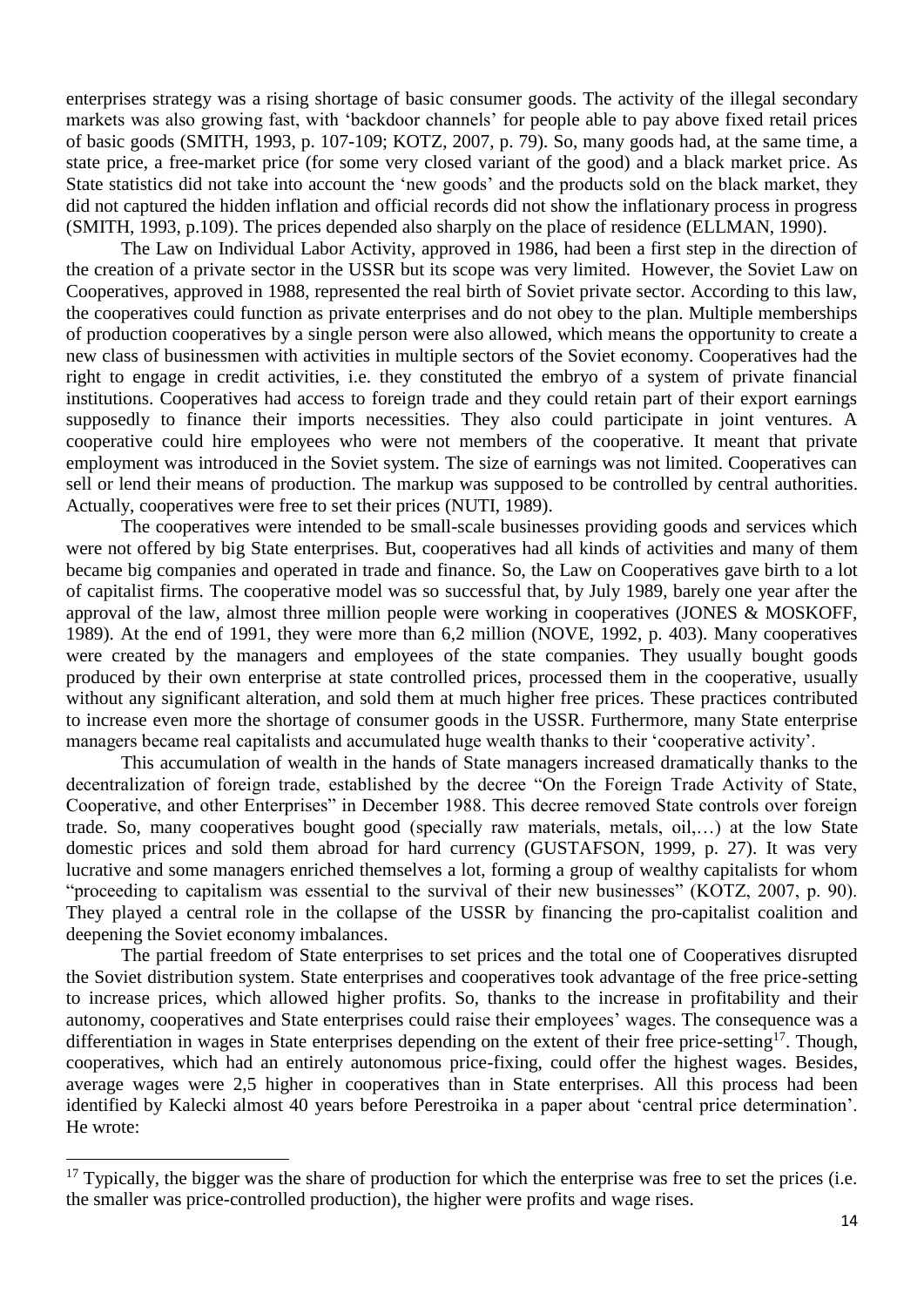"Under the system of [autonomous] price-setting, enterprises may, despite everything, exploit various opportunities for unjustified price increases and thereby raise their profits. […]

A further problem arising out of autonomous price-fixing by enterprises should be pointed out. This is the possibility that unwarranted differences in income between workers in different enterprises may arise, which may cause dissatisfaction" (KALECKI, 1958 [1992], p. 119).

The structural external vulnerability described in Section IV worsened during the Perestroika. World oil prices fell sharply in 1986 and remained very low so that Soviet current balance of payment deteriorated during the Perestroika. The situation became all the more unsustainable that the Soviet oil production began to fall in 1989 (see figure 7) because of the overuse of the most productive deposits  $(GAIDAR, 2007, p. 166)$ . As a consequence, official<sup>18</sup> oil exports dropped<sup>19</sup> (see figure 7), increasing the problems with hard currency. The deficit in the current account of the balance of payments also worsened because of the increasing domestic needs for consumer and agricultural goods due to the shortages. Finally, the exports dropped by 33% and the exports fell by 44% in value in 1991 compared to 1990 figures (SMITH, 1993, p. 174).





#### Source: SMITH (1993, p. 141).

 $\overline{a}$ 

Moreover, the end of communism in Central and Eastern Europe marked the end of the Comecon, which had a very negative impact on Soviet foreign trade.

A consequence of the deterioration of the current balance of payments and of the internal economic difficulties was the fast degradation of the conditions of foreign financing. Thus, the terms of Western banks loan worsened with rising rates and shorter deadlines. As a result, foreign net debt rose from 14,9 billion dollars in 1985 to 45,4 billion dollars in 1991 (SMITH, 1993, p. 159). The USSR had to use its gold and hard currency reserves but they were insufficient to finance the long-term deficit of the balance of payments. Western private banks totally cut credit lines at the beginning of 1991. The USSR tried unsuccessfully to obtain loans from foreign governments from 1989 to 1991, promising political and diplomatic compromises in order to get them. The Soviet gold and hard currency reserves finally exhausted at the end of 1991 (ELLMAN & KONTOROVICH, 1992; GAIDAR, 2007).

Thus, in 1991, the USSR was in a dramatic economic situation. Unable to attend domestic needs for consumer and agricultural goods, central Soviet institutions had no more authority on the economic

<sup>&</sup>lt;sup>18</sup> Major quantities of oil, embezzled from the State enterprises by cooperatives, were negotiated abroad from 1988. These operations were generally illegal and did not appear in official records since hard currency payments were usually kept abroad.

 $19$  Official oil exports fell by almost 50% from 1989 to 1991 (NOVE, 1992, p. 413).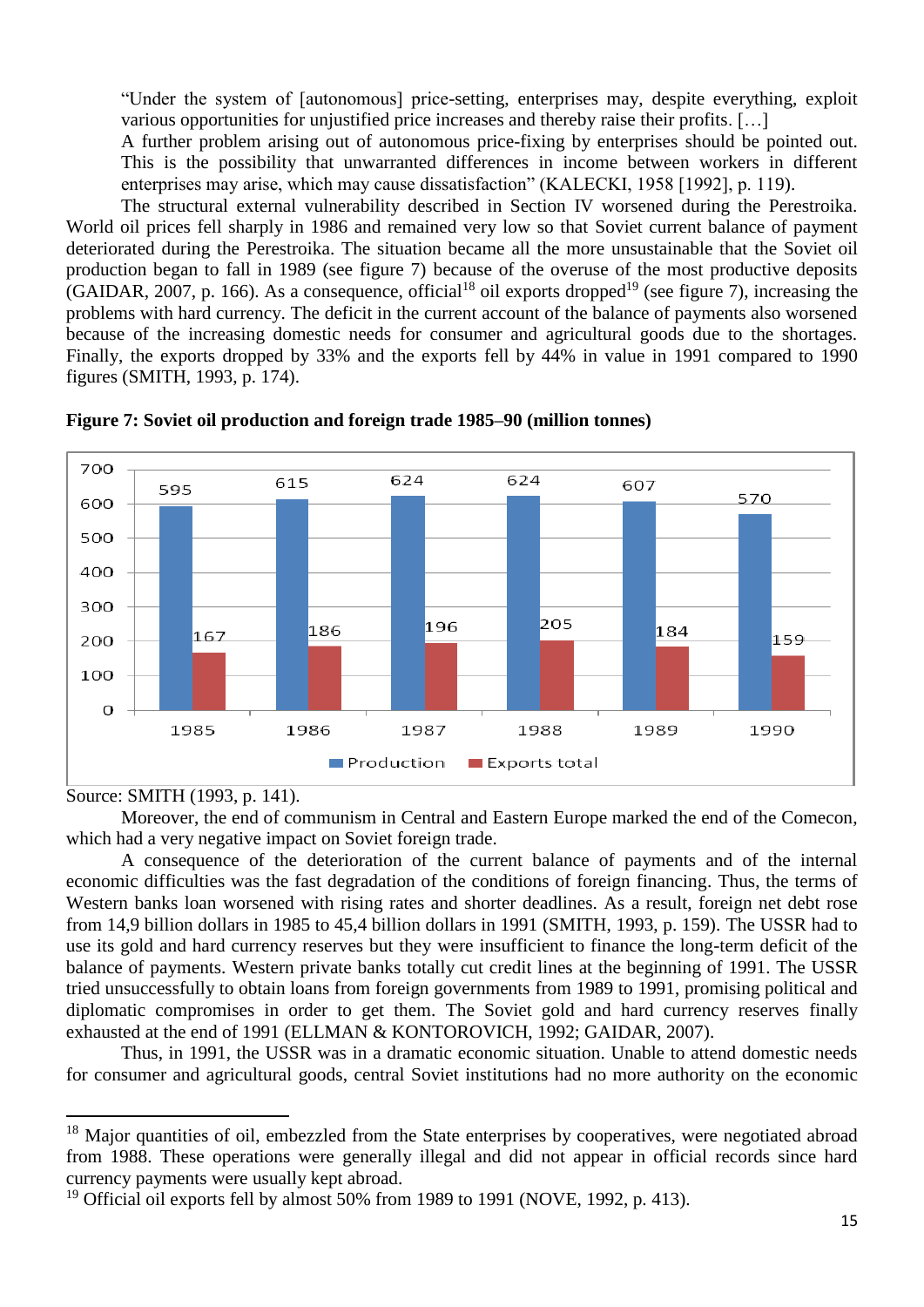and political system. GDP per capita, which fell by 3,1% in 1990, dropped by 6,8% in 1991 (see figure 1). Inflation could not be kept under control. The price system was totally disorganized. The birth of a capitalist market had enabled the accumulation of a huge wealth by privileged groups of State managers. The Soviet distribution system had become very unequal. The aim of most of the political leaders was to realize the 'transition to a market economy'. The Perestroika had destroyed the Soviet system because "Gorbachev never had a coherent reform program. Perestroika was reactive and fragmented, each reform responding to pressures created by the previous stage of reform" (CLARKE, 2007, p.15).

Because of secessionist movements and the affirmation of local political leaders in the Republics, like Eltsin in Russia, the USSR had become increasingly ungovernable. The partial paralysis of interrepublican trade deteriorated even more the economic situation, multiplying the bottlenecks. The fast process of political and economical disintegration ended in 25 December of 1991 when the USSR officially disappeared.

## **VI. Conclusion**

The success of the Soviet extensive growth model in the 1950s and 1960s was undeniable. But, the depletion of the large reserves of underemployed rural work force and low cost natural resources were responsible for the exhaustion of this model. A phase of economic stagnation began in the 1970s. The attempt to move to a new regime of intensive accumulation with high productivity growth to overcome these new constraints failed. The deterioration of labor discipline, the militarization of the economy both in what regards large expenditures because of the cold war and the problems the industrial structure and diffusion of technical progress and the great difficulties with cold weather agriculture were all partly responsible. Given these difficulties the strategy was changed to a pattern of external trade based on commodities exports and the dependence on basic goods imports which created a situation of great external economic (and political) vulnerability. The attempt of Perestroika to build a 'market socialism' totally failed. Gorbachev's reforms disrupted the system of planning and distribution and provoked a large increase both in the chronic excess of domestic demand and in the needs for imports. The interaction of economic collapse and political crisis led to the end of the USSR.

It is interesting to observe how structural characteristics of the USSR economy influenced post-Soviet Russia. Thus, the predatory practices which begun thanks to the Perestroika reforms, became generalized during the period of 'transition' to capitalism in the 1990s. The wealth acquired by Soviet State managers during the Perestroika allowed them to take advantage of the Shock Therapy reforms in the 1990s. They are now known as Russian oligarchs. The current Russian economy is also characterized by a low productivity agriculture, growing dependence on raw materials and energy exports, a structural external vulnerability inherited from the Soviet times, to which virtually free short term capital mobility has been added.

### **Bibliography:**

ALLEN, R. C. (2003) *Farm to Factory. A Reinterpretation of the Soviet Industrial Revolution.* Princeton: Princeton University Press.

AMANN, R. & COOPER, J. (Orgs.) (1982) *Industrial Innovation in the Soviet Union.* New Haven: Yale University Press.

BELLINGER, E.G. & DRONIN, M (2005) *Dependence and Food Problems in Russia 1900–1990. The Interaction of Climate and Agricultural Policy and Their Effect on Food Problems. Budapest: Central* European University Press.

BROWN, A ; KASER, M. e SMITH, G. S. (Eds.) (1994) *Cambridge Encyclopedia of Russia and the Soviet Union*. Cambridge: Cambridge University Press.

CIA (1986) Soviet intensive economic development in perspective. Langley.

CLARKE, S. (2007) *The Development of Capitalism in Russia.* London & New York: Routledge.

COOK, E.C. (1992) *Agriculture's Role in the Soviet Economic Crisis.* In: ELLMAN, M. & KONTOROVICH (eds) (1992) The Disintegration of the Soviet Economic System. London: Routledge.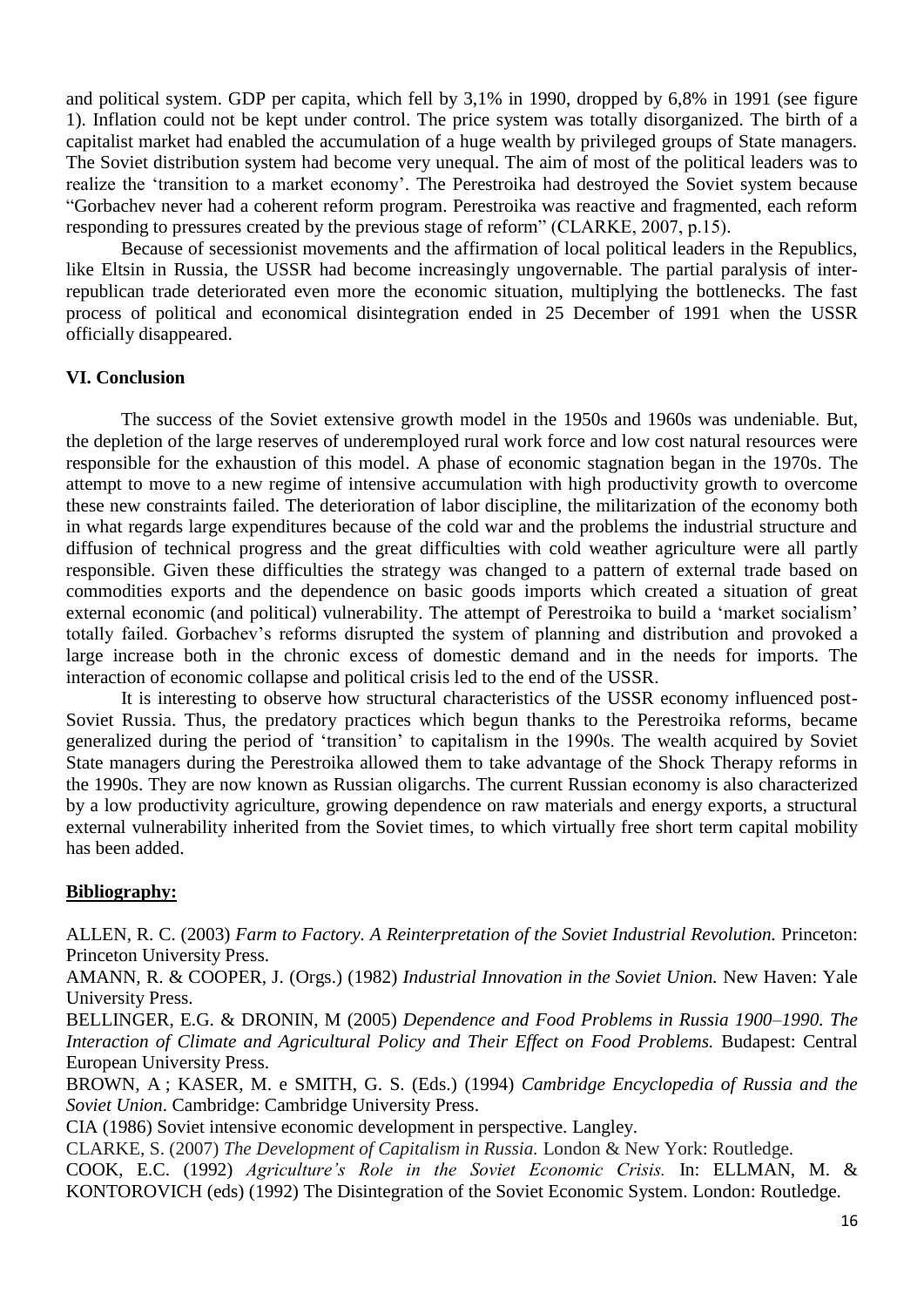COOK, L.J. (1992) *'Brezhnev's "social contract" and Gorbachev's reforms'.* Soviet Studies, vol. 44: 1: p. 37–56.

DI LEO, R. (1991) The Soviet Union 1985-1990: After Comunist Rule the Deluge? *Soviet Studies*, Glasgow, vol. 43, n°3.

DOBB, M. (1978) *Soviet Economic Development since 1917.* London: Routledge.

ELLMAN, M. (1979) *Socialist Planning.* Cambridge, Eng.: Cambridge University Press.

ELLMAN, M. (1990) *A note on the distribution of income in the USSR under Gorbachev.* Soviet Studies, vol. 42:1, p. 147-148.

ELLMAN, M. & KONTOROVICH (eds) (1992) *The Disintegration of the Soviet Economic System.*  London: Routledge.

FEJTÖ, F. (2000) *Histoire des Démocraties Populaires. Vol. 1 : L'Ère de Staline.* Paris : Editions du Seuil.

FEL'DMAN, G.A. (1928) [1964] On the Theory of Growth Rates of National Income. In: SPULBER, N. *Foundations of Soviet Strategy for Economic Growth.* Bloomington: Indiana University Press, pp. 174- 202 & pp. 304-331.

FERNANDES, L. (1992) *URSS, Ascensão e Queda. A Economia Política das Relações da União Soviética com o Mundo Capitalista.* São Paulo: Editora Anita Garibaldi.

FILTZER, D. (1992) Soviet workers and de-stalinization. The consolidation of the modern system of Soviet production relations, 1953-1964. Cambridge: Cambridge University Press.

GADDY, C. G. (1996) The Price of the Past : Russia's Struggle With the Legacy of a Militarized Economy. Washington: Brookings Institution.

GADDY, C.G. & HILL, F. (2003) Siberian Curse. *How Communist Planners Left Russia Out in the Cold.* Washington D.C.: Brookings Institution Press.

GADDY, C. & ICKES, B. W. (2006) Addiction and Withdrawal: Resource Rents and the Colapse of the Soviet Economy. Draft. Pennsylvania State University.

GAIDAR, Y. (2003) *The Soviet Collapse : Grain and Oil.* Washington: American Enterprise for Public Policy Research.

GAIDAR, Y. (2007) Collapse of an Empire. Lessons for Modern Russia. Waschington D.C. : Brookings Institution Press.

GERSCHENKRON, A. (1962), *Economic backwardness in historical perspective, a book of essays*. Cambridge, Massachusetts: Belknap Press of Harvard University Press.

GOLDMAN, M. I. (1992) *What Went Wrong with Perestroika?* New York : Norton & Company.

GROSSMAN, G. (1987) Command Economy. In: Eatwell J.; Milgate M. and Newman P. (eds) *The New Palgrave Dictionary of Economics*. London: Macmillan. Vol. I, pp; 494-495.

GUSTAFSON, T. (1999) *Capitalism Russian-Style*. Cambridge, Eng.: Cambridge University Press.

HANSON, P. (1981) *Trade and Technology in Soviet - Western Relations.* New York, NY: Columbia University Press.

HEWETT, E.A. (1988) Reforming the Soviet Union: Equality versus Efficiency. Washington : The Brookings Institution.

JOINT ECONOMIC COMMITTEE, US CONGRESS. (1979) *Issues in East-West Economic Relations: A Compendium of Papers.* 95th Congress, 2nd session. Washington, DC: Government Printing Office.

JOINT ECONOMIC COMMITTEE - CONGRESS OF THE UNITED STATES (1982) *USSR: Measures of Economic Growth and Development, 1950-1980.* Washington: US Government Printing Office.

JOINT ECONOMIC COMMITTEE. CONGRESS OF THE UNITED STATES. (1987) *Gorbatchev's Economic Plans.* Washington : U.S. Government Printing Office.

JONES, A & MOSKOFF, W. (1989) *New Cooperatives in the USSR.* Problems of Communism, Vol. 38, n°6, pp. 27-39.

KALECKI, M. (1943) [1990] *Political Aspects of Full Employment.* In: Kalecki, M. Collected Works of Michal Kalecki. Vol. I Oxford: Clarendon Press.

KALECKI, M. (1958) [1992] *Central Price Determination*. In: Kalecki, M. Collected Works of Michal Kalecki. Vol. III Oxford: Clarendon Press.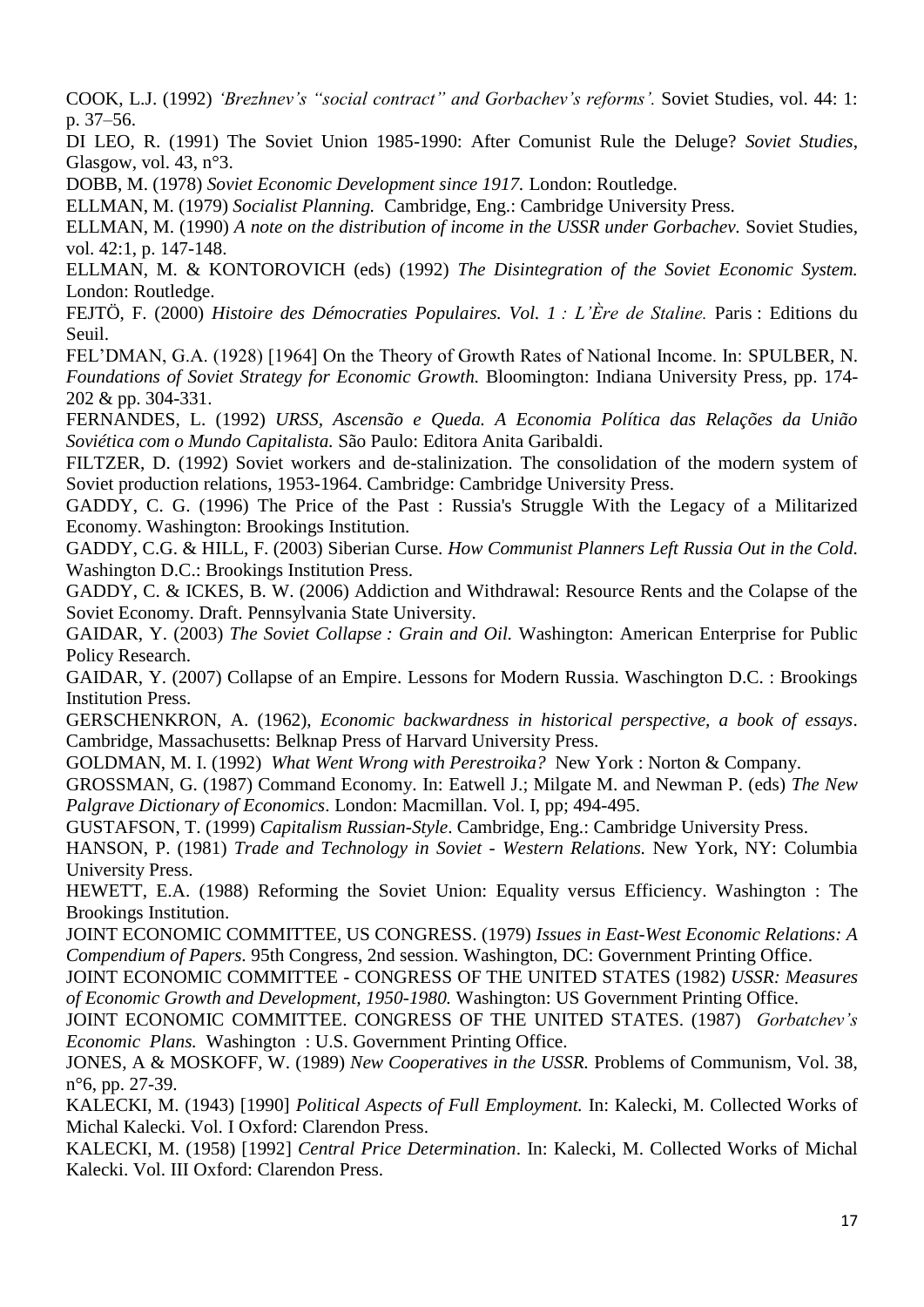KALECKI, M. (1966) [1993] *Introduction to the Theory of Growth in a Socialist Economy.* In: Kalecki, M. Collected Works of Michal Kalecki. Vol. III Oxford: Clarendon Press.

KALECKI, M. (1970) [1993] *Theories of Growth in Different Social Systems.* In: Kalecki, M. Collected Works of Michal Kalecki. Vol. III Oxford: Clarendon Press.

KORNAI, J. (1979) Resource-Constrained versus Demand-Constrained Systems. Econometrica, Vol. 47, No. 4 (Jul., 1979), pp. 801-819.

KOWALIK, T. (1987) Central Planning. In: Eatwell J.; Milgate M. and Newman P. (eds) *The New Palgrave Dictionary of Economics*. London: Macmillan. Vol. I, pp; 389-392.

KOTZ, D. M. & WEIR, F. (2007) *Revolution from above, the Demise of the Soviet System.* London : Routledge.

LAVIGNE, M. (1979) *Les Economies Socialistes Soviétiques et Européennes.* Paris : Armand Colin.

LEWIN, M. (1985) "Taking Grain": Soviet Policies of Agricultural Procurements before the War. In: LEWIN, M. *The Making of the Soviet System: Essays in the Social History of Interwar Russia.* London: Routledge.

MARCHAND, P. (2008) *Géopolitique de la Russie.* Paris : Ellipses.

MAZAT, N. & SERRANO, F. (2013) A Potência Vulnerável : Padrões de Investimento e Mudança Estrutural da União Soviética à Federação Russa. In : Bielchowsky, R. (ed.) *Padrões de Desenvolvimento Econômico (1950-2008). América Latina, Ásia e Rússia.* Brasília : CGEE.

MEDEIROS, C.A. (2004) O desenvolvimento tecnológico americano no pós-guerra como um empreendimento militar. In: FIORI, J.L. (Org.) *O poder americano.* Petrópolis: Editora Vozes.

MEDEIROS, C.A. (2008) Desenvolvimento econômico e ascenção nacional: rupturas e transições na Rússia e na China*.* In: Fiori, J.L. ; Medeiros, C. ; Serrano, F. *O Mito do Colapso do Poder Americano.* Rio de Janeiro: Editora Record.

NELL, E. J. (1997) Understanding Effective Demand: Capitalism versus Socialism. In *Essays in honour of Geoff Harcourt*, Vol. 2. *Markets, unemployment and economic policy.* London and New York: Routledge, pp. 178-94.

NOVE, A. (1970) [1970] Economic Reforms in USSR and Hungary, a Study in Contrasts*.* In: Nove, A. ; Nuti, D. M. (eds) *Socialist Economics.* Harmondsworth, England : Penguin Books.

NOVE, A. (1977) *The Soviet Economic System*. London : George Allen & Unwin Ltd.

NOVE, A. (1992) *An Economic History of the USSR, 1917-1991*. Harmondsworth, England : Penguin Books.

NUTI, D. M. (1989) *The New Soviet Cooperatives: Advances and Limitations.* Economic and Industrial Democracy, 10.

NUTI, D. M. (1990) Stabilisation and Reform Sequencing in the Soviet. Recherches Économiques de Louvain / Louvain Economic Review, Vol. 56, No. 2.

OFER, G. (1987) *Soviet Economic Growth: 1928-1985.* Journal of Economic Literature, Vol. 25, No. 4 (Dec., 1987), pp. 1767-1833.

Popov V. (2010) *Life cycle of the centrally planned economy: why soviet growth rates peaked in the 1950's.* CEFIR / NES Working Paper series. Working Paper No 152. Available in:

http://www.cefir.ru/papers/WP152.pdf

PREOBRAZHENSKY, E. (1926) [1964] On Primary Socialist Accumulation. In: SPULBER, N. *Foundations of Soviet Strategy for Economic Growth.* Bloomington: Indiana University Press, pp. 174- 202 & pp. 230-257.

SAGERS, M. J. & TRETYAKOVA, A. (1986) Constraints in Gas for Oil Substitution in the USSR : the Oil Refining Industry and Gas Storage. *Soviet Economy*, Silver Spring, Maryland, vol. 2, n°1.

SCHWEIZER, P. (1994) Victory. The Reagan's Administration Secret Strategy that Hastened the Collapse of the Soviet Union. New York: The Atlantic Monthly Press.

SPULBER, N. (1964) *Foundations of Soviet Strategy for Economic Growth.* Bloomington : Indiana University Press.

SPULBER, N. (2003) *Russia's Economic Transition: From Late Tsarism to the New Millennium.* New York : Cambridge University Press.